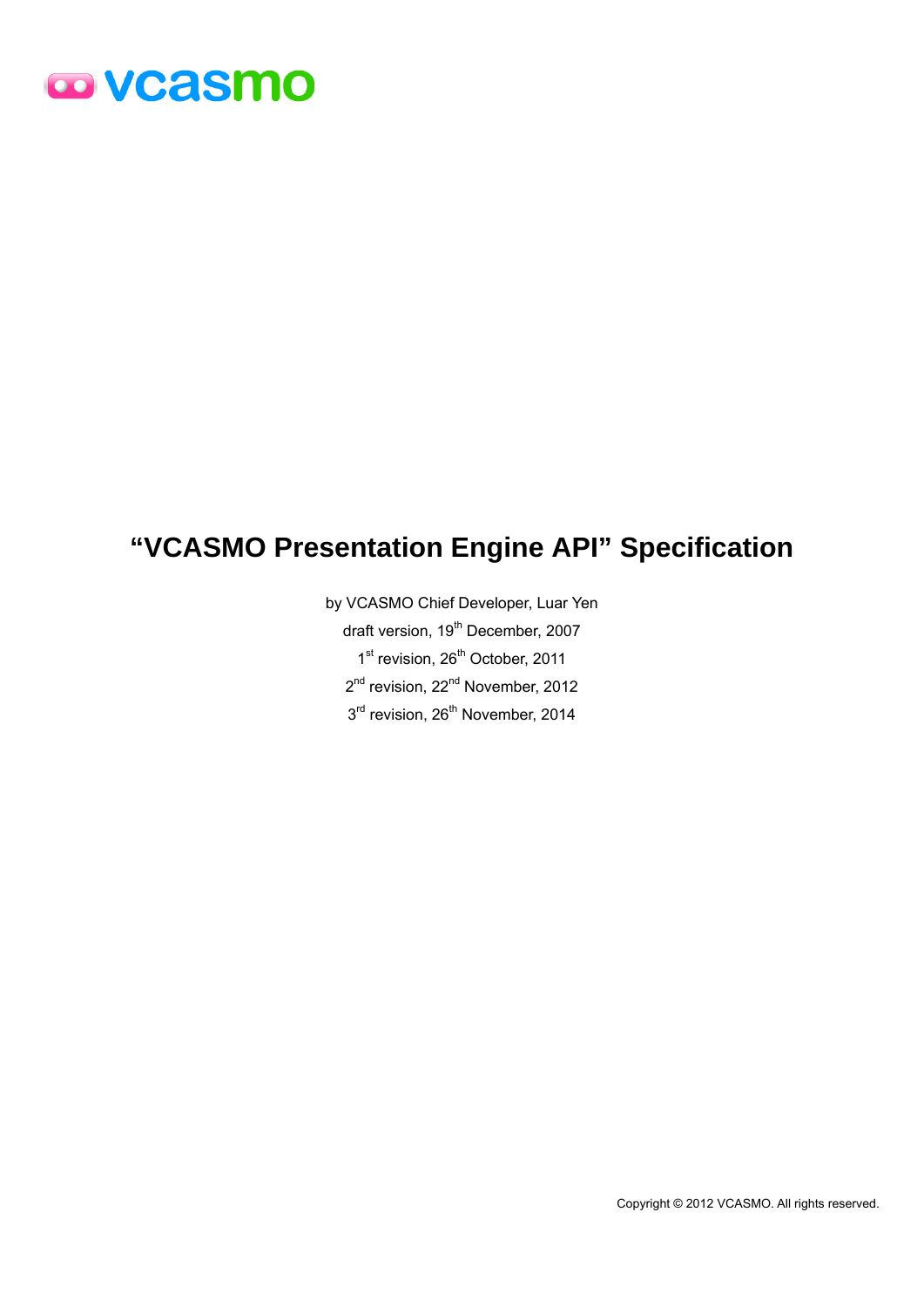# **Overview**

VCASMO Presentation Engine API (aka VMAPI) is designed for business client (aka Client) to leverage *VCASMO simple and easy to use workflow* on create presentation, and integrate to the existing system with little manpower's (aka developer) programming effort needed.

# **Workflow on Create Presentation**

# **Core workflow**

Upload asset  $\rightarrow$  Choose asset and arrange slide sequence to video  $\rightarrow$  Watch the presentation.

# **Related workflow**

Edit slide sequence, insert new slide/replace video, add/edit subtitle.

# **Server Requirement**

# **Access VMAPI**

Windows/Linux, capable to run a server side language (ASP/ASP.Net/PHP/ColdFusion/Ruby on Rail), which can make REST call. Optional: Database\*

*\* Existing website may need database, but VMAPI part can function without touching any database.* 

# **API Authentication**

To use VMAPI, developer must be member of VCASMO.com. An unique **developer key** will be issued based on developer loginID in VCASMO. It is used for server-side communication with VMAPI, so this key is important and must be keep in secret.

Developer has to generate **domain key**. Each developer can generate several domain keys for the test server and production server to use. It is used in browser/client level (possible to view by public). VMAPI is based on the domain key to match the return domain in VMAPI system, in order to return the result or files. Therefore, this authentication and call back mechanism, VMAPI is secured to use without worry of unauthorized party is using the stolen domain key.

# **Website Architecture Work with VMAPI**

VMAPI need to send back files to your server in one occasions: sequence data file of presentation. Developer have to prepare for VMAPI send back files through HTML POST.

For HTML POST, developer can check IP address of VMAPI to prevent invalid submission. Developer can get an approved IP addresses list of VMAPI through *vcasmo.auth.serverip*.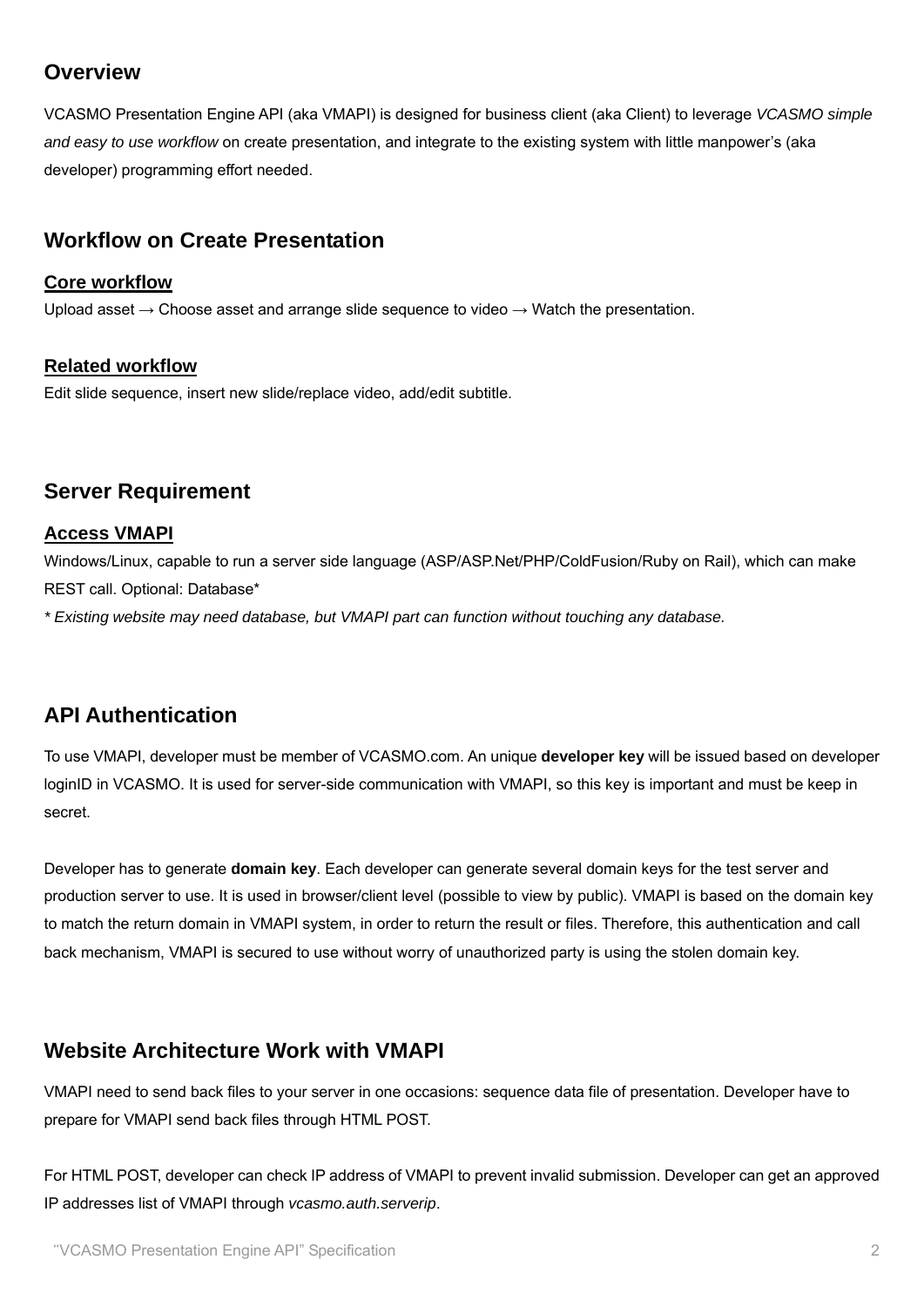# **Database-less workflow**

# **Upload asset**



- 1. User can upload the file directly to VMAPI server in HTML POST. VMAPI will redirect the uploaded result page to your server, therefore, the whole upload process is seamless integrated with client existing website. You can also let user upload the file to your server first (if you want to keep the raw file copy), then send the file to our server by HTML POST.
- 2. When conversion is finished, VMAPI will inform you and you can download the files to your server. Converted files will be kept in VMAPI for 3 days only, after that will be deleted permanently.

# **Choose asset, create new presentation**



- 1. editor api.swf is hosted in VMAPI server, for make sure latest version and authorize proper usage based on domain key.
- 2. editor api.swf load in the asset file. It is a XML format response which store the asset full path and additional user identity information.
- 3. When slide sequence is done, editor\_api.swf will ask VMAPI server to generate 2 sequence data files, send back to your server with additional user identity information.
- 4. Sequence data files store the slide cue point time with the video, it will be used for presentation playback.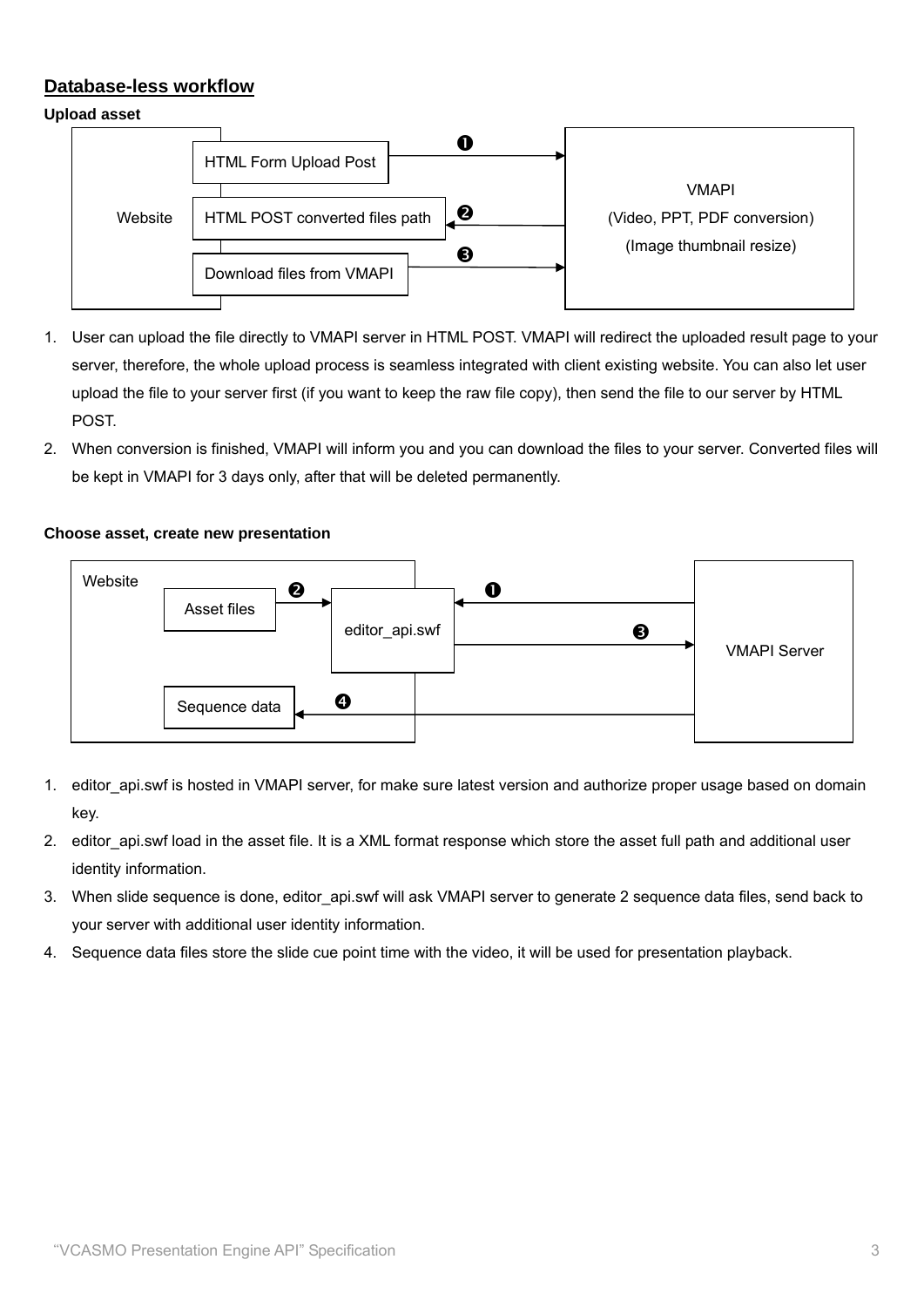#### **Edit presentation / Insert extra asset to presentation**



- 1. editor\_api.swf is hosted in VMAPI server, for make sure latest version and authorize proper usage based on domain key.
- 2. editor api.swf load sequence data file for display the existing slide arrangement.
- 3. editor\_api.swf load in the asset file.
- 4. When slide sequence is done, editor\_api.swf will ask VMAPI server to generate 2 new sequence data files, send back to your server and overwrite old one.
- 5. Sequence data file store the slide cue point time with the video, it will be used for presentation playback.

# **Create / Edit subtitle for presentation**



- 1. subtitle api.swf is hosted in VMAPI server, for make sure latest version and authorize proper usage based on domain key.
- 2. subtitle api.swf load sequence data file for display the existing slide arrangement or existing subtitle data if have.
- 3. subtitle api.swf load in the asset file.
- 4. When subtitle is done, subtitle api.swf will ask VMAPI server to generate 2 new sequence data files, send back to your server.
- 5. Sequence data file store the slide cue point time with the video, it will be used for presentation playback.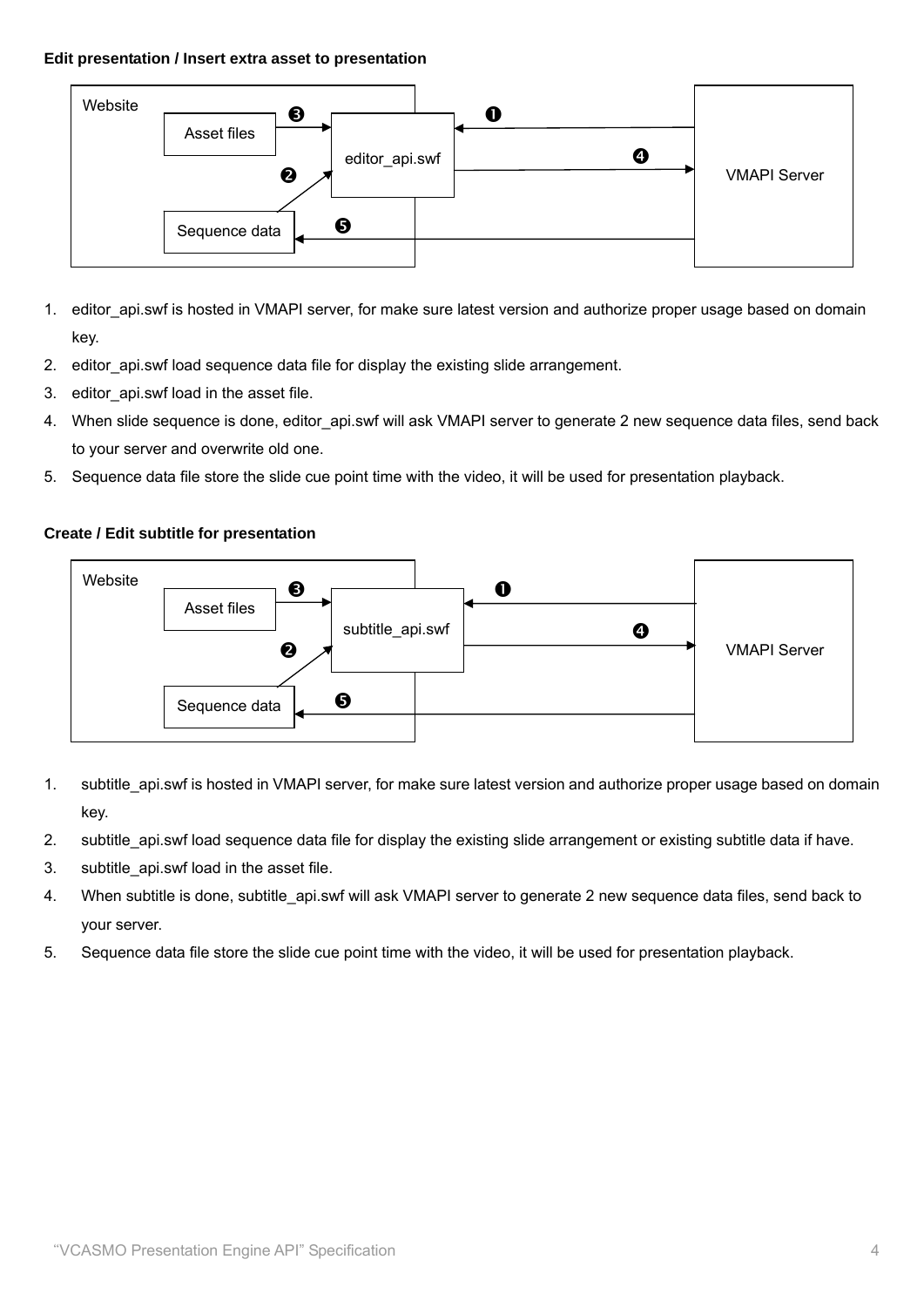# **Presentation playback (non-server deployment option)**



Presentation playback is just like hosting offline version of VCASMO presentation in your server (Optional: to enabled video seeking, client have to install MP4 pseudo streaming\* in the web server). It is no longer nesscery to use any service from VMAPI. Therefore, if the client stop subscrible VMAPI service, all the existing presentations are still working. On the other hand, client cannot create new presentation or edit existing presentation anymore.

\* VMAPI recommend H264 Streaming Module http://h264.code-shop.com/trac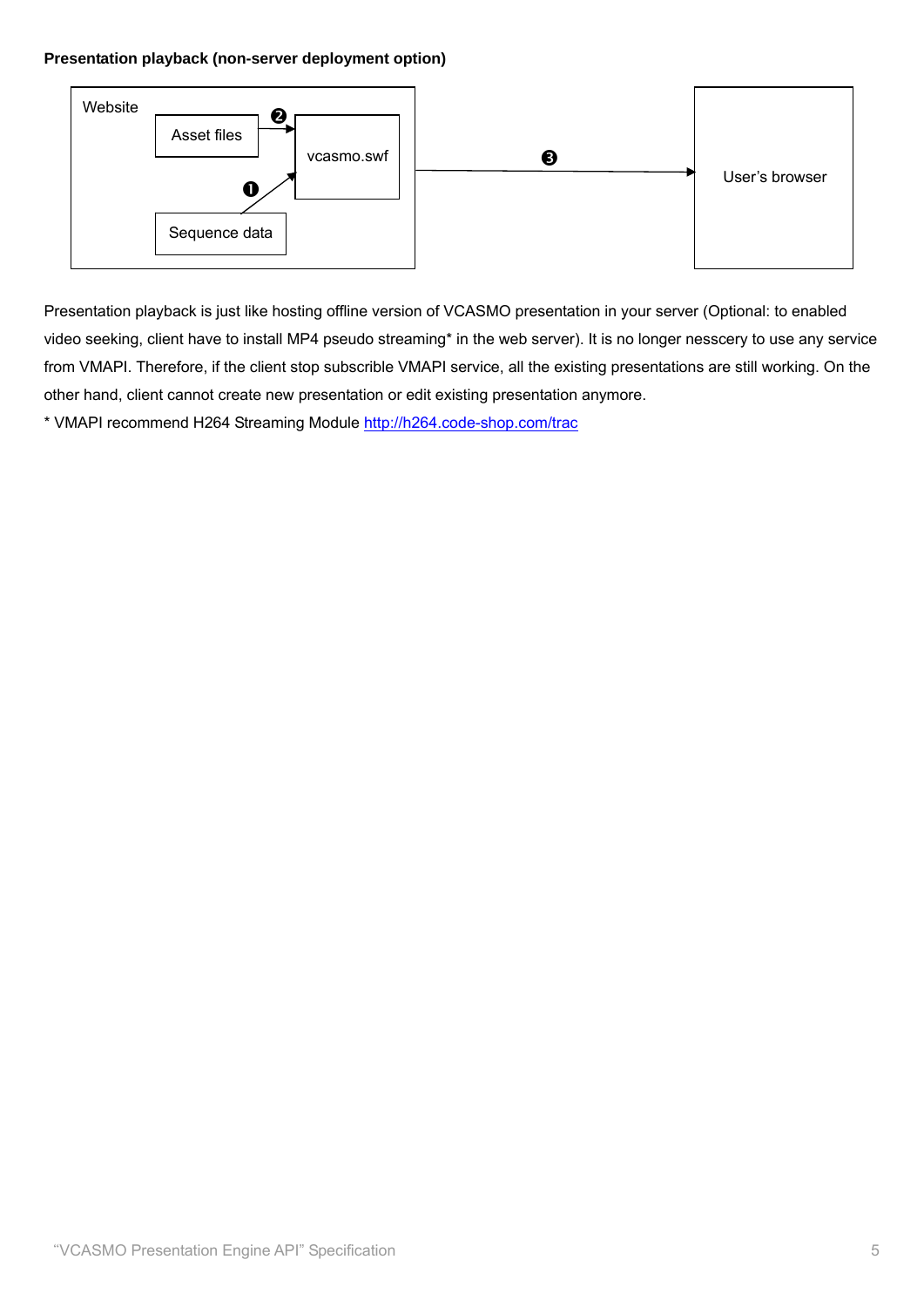# **API Documentation – Getting Start**

# **Register domain in VMAPI Admin Panel**

Developer has to register the following information in VMAPI Admin Panel (https://api.vcasmo.com/my\_login.php) for file send back. For example:

# **For HTML POST send back**

Base domain path: http://wwww.domain.com/vcasmo/

Each time, developer specified call *sendback path*, he has to state the file name only, then VMAPI will combine it with base domain to issue the call.

Example 1: callback: *uploaddone.php*. VMAPI will call: http://wwww.domain.com/vcasmo/uploaddone.php

Example 2: callback: *file/save.asp*. VMAPI will call: http://wwww.domain.com/vcasmo/file/save.asp

All VMAPI callback uses POST method.

# **Prepare crossdomain.xml for Flash**

The sequence editor and subtitle editor are developed in Flash and hosted in VMAPI server. In order to let the Flash can receive/send data to your server-side program, you have to add crossdomain.xml in your root of web server (http://www.domain.com/crossdomain.xml) with the following content inside the XML file:

```
<?xml version="1.0" encoding="UTF-8"?> 
<cross-domain-policy xmlns:xsi="http://www.w3.org/2001/XMLSchema-instance" 
xsi:noNamespaceSchemaLocation="http://www.adobe.com/xml/schemas/PolicyFile.xsd"> 
     <allow-access-from domain="*.vcasmo.com" secure="false" /> 
     <allow-access-from domain="d1ap128wkmh29n.cloudfront.net" secure="false" /> 
     <allow-access-from domain="static1-luarsproduction.netdna-ssl.com" secure="false" /> 
     <site-control permitted-cross-domain-policies="master-only"/> 
</cross-domain-policy>
```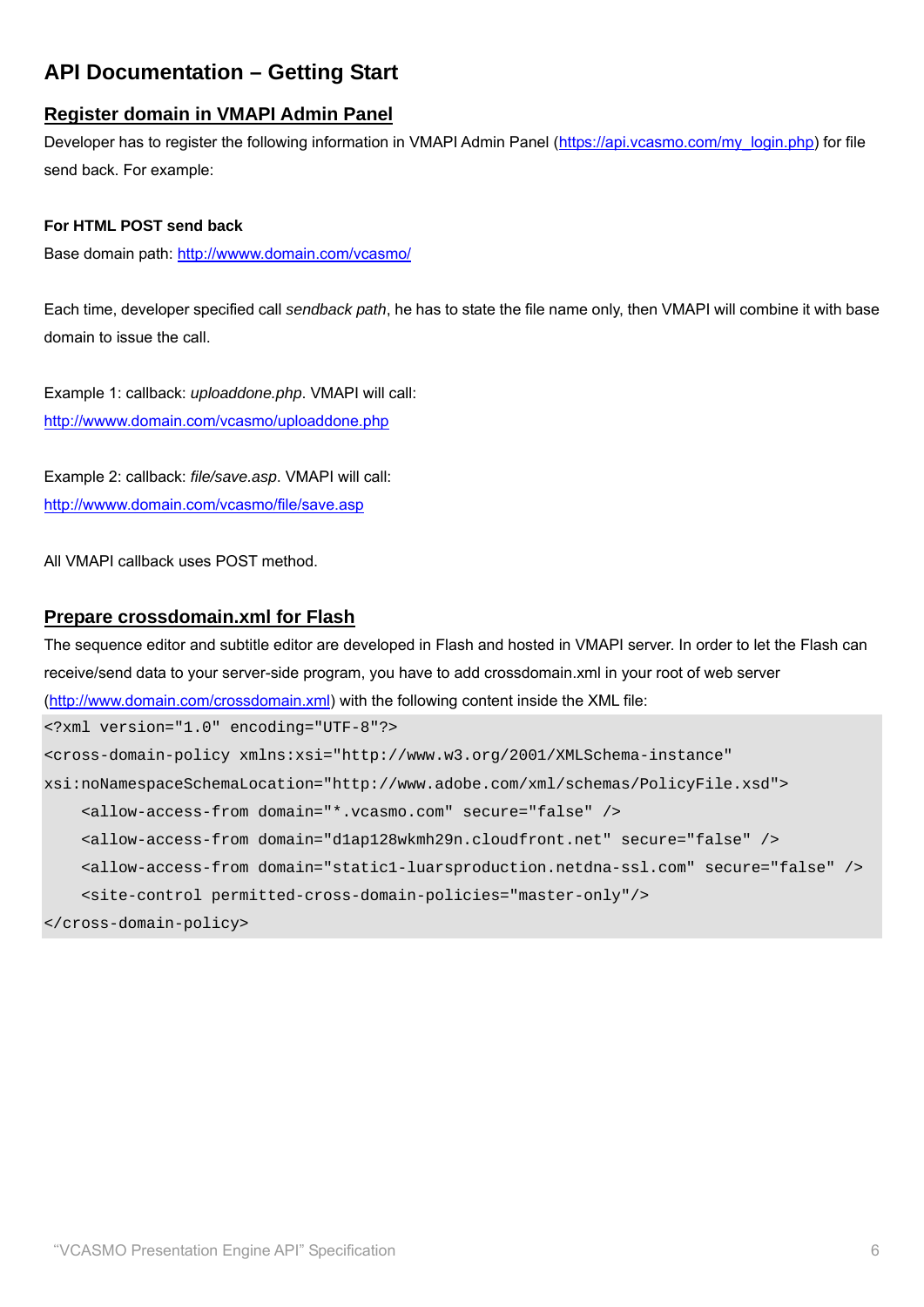# **Prepare CORS for HTML5**

Presentation player HTML5 version will load sequence data XML file from your server, since browser has cross domain protection against one domain load data from another domain, you have to configure web server response CORS header. For detail, please check here: http://enable-cors.org/ Access-Control-Allow-Origin: http://static.vcasmo.com https://d1ap128wkmh29n.cloudfront.net https://

static1-luarsproduction.netdna-ssl.com

# **REST Response Format**

REST is the simplest response format to use - it's a simple XML block.

# A method call returns this:

<?xml version="1.0" encoding="utf-8" ?> <rsp stat="ok"> [xml-payload-here] </rsp>

If an error occurs, the following is returned:

```
<?xml version="1.0" encoding="utf-8" ?> 
<rsp stat="fail"> 
     <err method="[method-name]" code="[error-code]" msg="[error-message]" /> 
\langlersp>
```
If the API provide non-XML format response, when error occurs, it will return as the following:

# **HTML / Flash**

stat=fail&method=[method-name]&code=[error-code]&msg=[error-message]

# **Comma string**

No return

# **JSON**

```
{ 
   "methodName": "[method-name]", 
   "errorCode": [error-code], 
   "errorMessage": "[error-message]" 
}
```
# **API Namespace to GET Path**

In this document, all API are described as namespace format, actually query path is GET method as following: vcasmo.xxx.yyy = http://api.vcasmo.com/xxx/yyy or https://api.vcasmo.com/xxx/yyy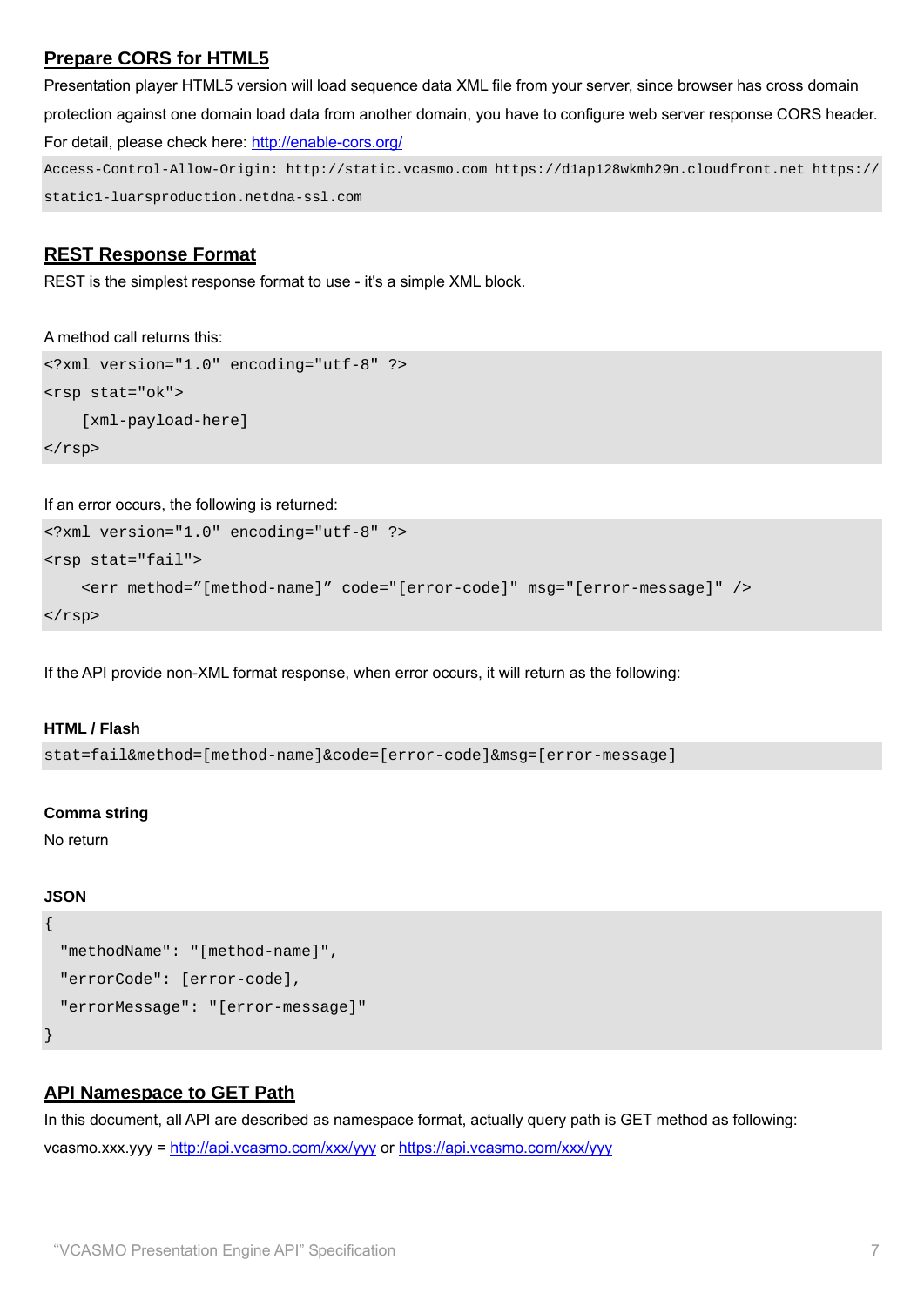# **Example**

checking the conversion process of file, *vcasmo.asset.status*:

http://api.vcasmo.com/asset/status/authkey=a1B2c3D4eF&queueid=12345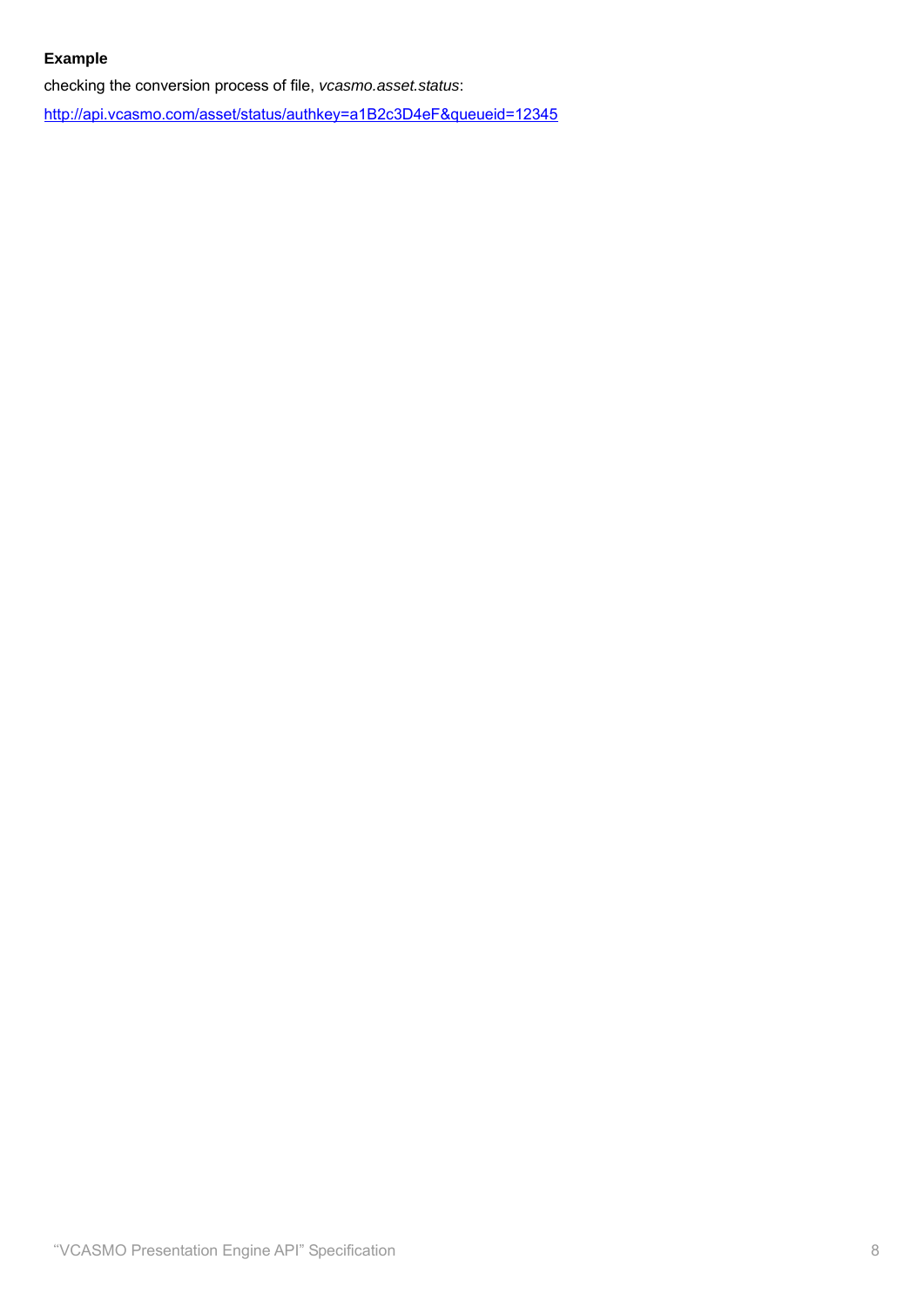# **API for Asset Upload and Conversion**

# **vcasmo.auth.serverip**

Get the VMAPI server IP address for valid file send back is from a valid VMAPI server.

# **Arguments**

```
format (optional)
```
1=XML, 2/3=Comma string, 4=JSON, default: 1.

# **Example**

http://api.vcasmo.com/auth/serverip?format=1

#### **Response**

# XML

```
<?xml version="1.0" encoding="utf-8" ?> 
<rsp stat="ok"> 
     <iplist total="3"> 
         <ip value="123.456.7.7" /> 
         <ip value="123.456.7.8" /> 
         <ip value="123.456.7.9" /> 
     </iplist> 
\langlersp>
```
# Comma string (no space)

123.456.7.7,123.456.7.8,123.456.7.9

# **JSON**

```
{ 
   "iplist": { 
     "total": 3, 
     "ip": [ 
       "123.456.7.7", 
       "123.456.7.8", 
       "123.456.7.9" 
     ] 
   } 
}
```
# **Error codes**

105: Service currently unavailable.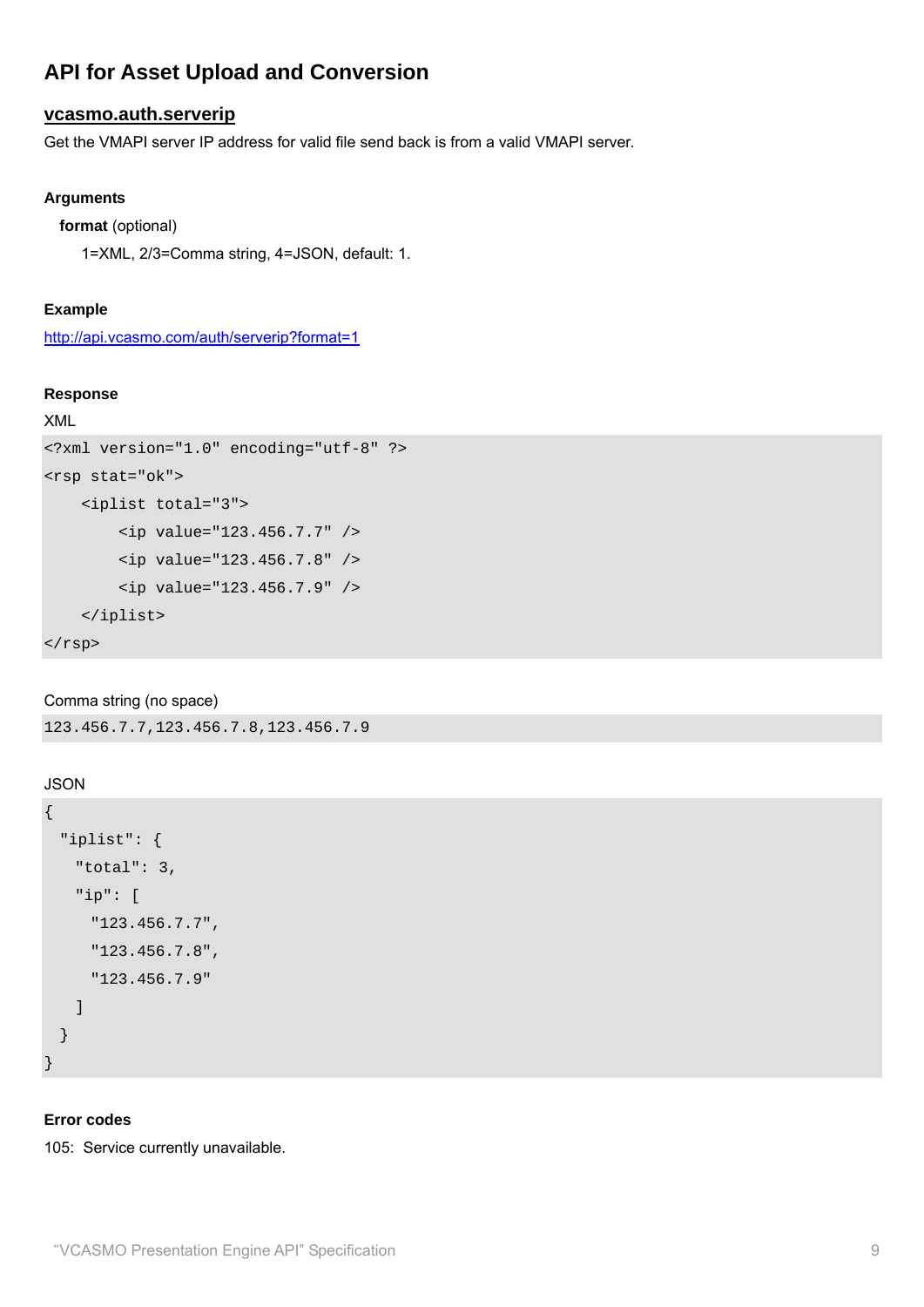# **vcasmo.asset.upload**

Upload asset to VMAPI server.

#### **Step 1**

When you create a HTML form for end user to upload file, please include this JavaScript file in between <head></head> <script type="text/javascript"

src="https://api.vcasmo.com/js\_upload.php?[arguments]"></script>

#### **Arguments**

**domainkey** (required)

Your domain key.

**filedata** (required)

File upload to VMAPI

#### **sendback\_path** (required, maxlength:200)

When file is converted, VMAPI will call this sendback\_path and let you download the converted file.

#### **return\_method** (optional)

When a file is uploaded, return result through what method. 1=XML, 2=HTML, 3=Flash, default: 2.

#### **return\_success\_path** (required when *return\_method=2*)

When a file is uploaded successful, return to a page in your server with response argument in URL query string. **return\_fail\_path** (required when *return\_method=2*)

When a file upload is failed, return to a page in your server with response argument in URL query string. **userid** (optional, maxlength:100)

Your own membership system unique user ID, it helps you to distinguish send back file belong to which user. **custom1** (optional, maxlength:100)

Further custom parameter developer may needed when VMAPI send back file.

**custom2** (optional, maxlength:100)

Further custom parameter developer may needed when VMAPI send back file.

#### **Example**

<script type="text/javascript" src="https://api.vcasmo.com/js\_upload.php? domainkey=12345&sendback\_path=uploaddone.php&return\_success\_path=uploaddone.php&userid=lu ar&custom1=123&custom2=abc"></script>

#### **Step 2**

Paste the following code for HTML form, do not include other form value / hidden value

```
<form method="POST" action="" enctype="multipart/form-data" onsubmit="return 
vcasmoUpload(this)"> 
  <input type="hidden" name="AWSAccessKeyId" value="" />
```

```
 <input type="hidden" name="key" value="" />
```

```
 <input type="hidden" name="policy" value="" />
```

```
 <input type="hidden" name="signature" value="" /> 
 <input type="hidden" name="success_action_redirect" value="" />
```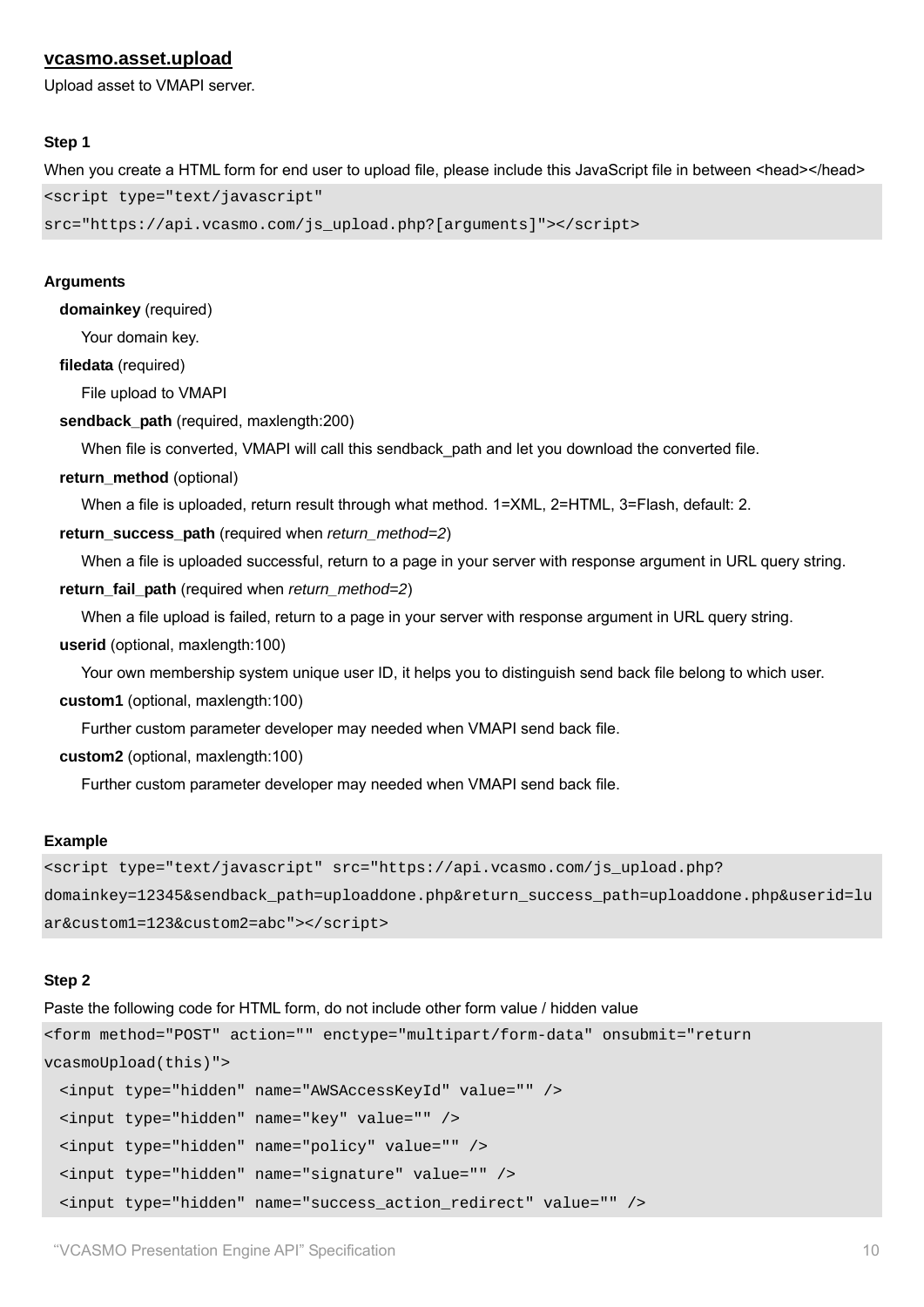```
 <input type="hidden" name="x-amz-storage-class" value="" /> 
  <input type="hidden" name="acl" value="" /> 
  <input name="file" type="file"> 
  <input type="submit" value="Send"> 
</form>
```
#### **Response**

#### XML

```
<?xml version="1.0" encoding="utf-8" ?> 
<rsp stat="ok"> 
     <upload oldfilename="mypresentation.ppt" filename="abcDEF123" folder="200712201530" 
         fileext="ppt" rawfilesize="1048576" filetype="ppt" queueid="123" 
         userid="luar" custom1="123" custom2="pro" />
```
 $\langle$ rsp>

#### Flash

oldfilename=mypresentation.ppt&filename=abcDEF123&folder=200712201530&fileext=ppt&rawfile size=1048576&filetype=ppt&queueid=123&userid=luar&custom1=123&custom2=pro

#### **oldfilename**

Original uploaded filename.

#### **filename**

New filename return by VMAPI.

#### **folder**

Folder under userid folder in VMAPI (internal use)

#### **fileext**

Original uploaded file extension.

#### **rawfilesize**

orginal uploaded file size, unit: byte.

#### **filetype**

 File type symbol used in VMAPI, mp4=video, jpg=image (included gif, png, jpg, jpeg), mp3=MP3, ppt=PowerPoint, pdf=PDF, swf=Flash.

#### **queueid**

Queue list ID in VMAPI conversion process.

# **userid, custom1, custom2**

Just return what VMAPI received back to your server.

#### **Error codes**

100: Invalid developer key.

101: Invalid domain Key.

105: Service currently unavailable.

200: File size is too large.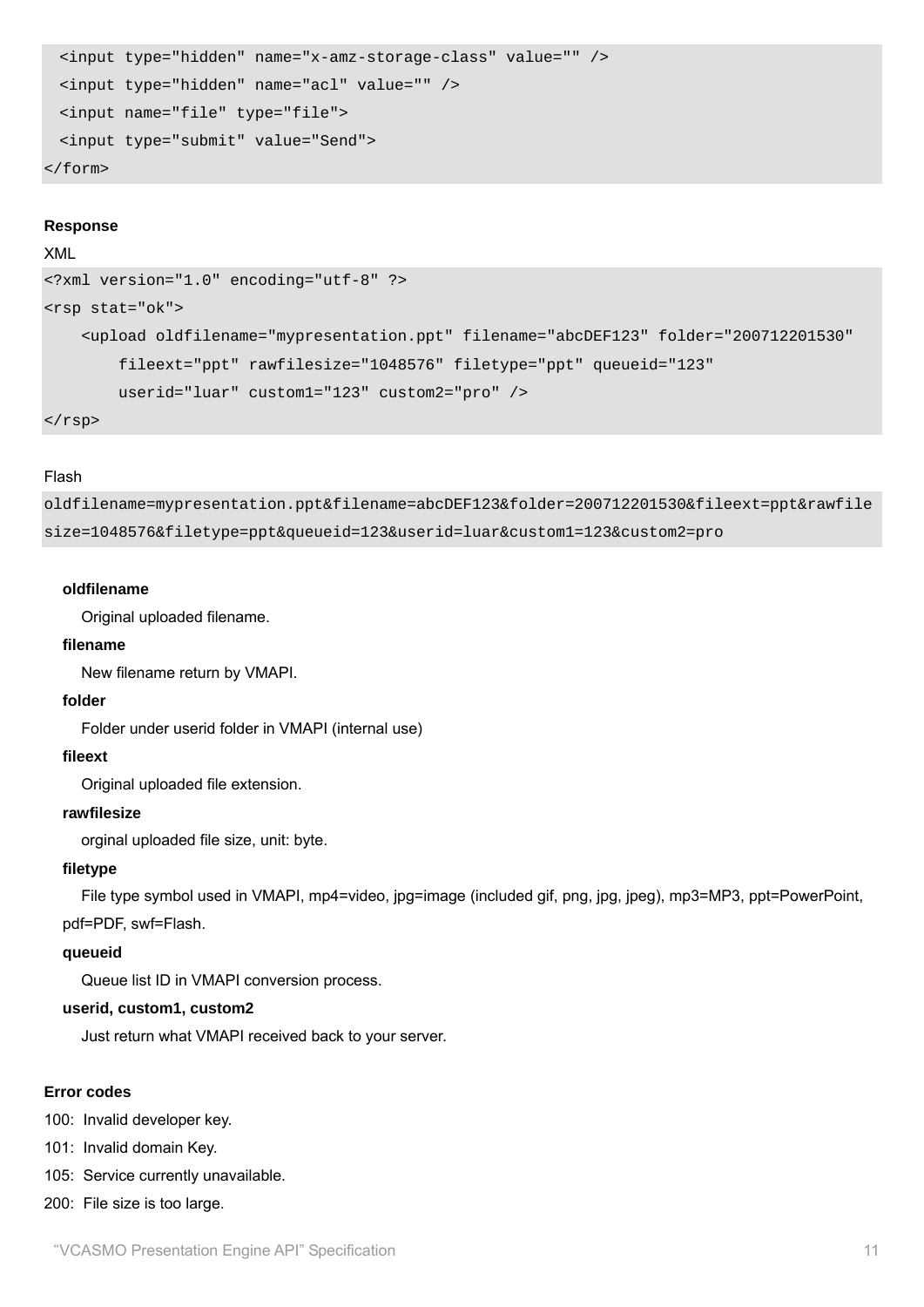201: File size is zero byte.

202: Invalid file size format.

# **vcasmo.asset.sendback (Not API)**

When file is converted, VMAPI will send back the file through HTML POST. VMAPI will POST to *sendback\_path* with the following parameters:

**filelist** (array of string)

Converted files download full path (VMAPI send back as filelist[], most of server-side processing language will

receive it as filelist and convert it into an array)

**rawfilepath** (string)

Original file uploaded by user

**isready** (integer)

2=converted, 3=convert failed (If conversion process is failed, filelist[] is empty).

#### **totalslide** (integer, optional)

Total number of slides in a PowerPoint or PDF.

# **duration** (integer, optional)

Duration of video / mp3, unit: second.

# **videoseqno** (integer, optional)

Total number of video file pieces for HTTP Live Streaming(HLS)

# **filename** (8 characters string)

Uploaded file name.

# **filetype** (3 characters string)

File type symbol used in VMAPI, mp4=video, jpg=image, mp3=MP3, ppt=PowerPoint, pdf=PDF, swf=Flash

#### **queueid** (integer, required)

Queue list ID in VMAPI conversion process.

# **userid, custom1, custom2** (optional)

Just return what VMAPI received back to your server.

# **vcasmo.asset.status**

Checking the conversion process of file.

#### **Arguments**

**authkey** (required)

Your developer key.

**queueid** (required)

Queue list ID assigned by VMAPI received from *vcasmo.asset.upload*.

# **Example**

http://api.vcasmo.com/asset/status/authkey=a1B2c3D4eF&queueid=12345

# **Response**

XML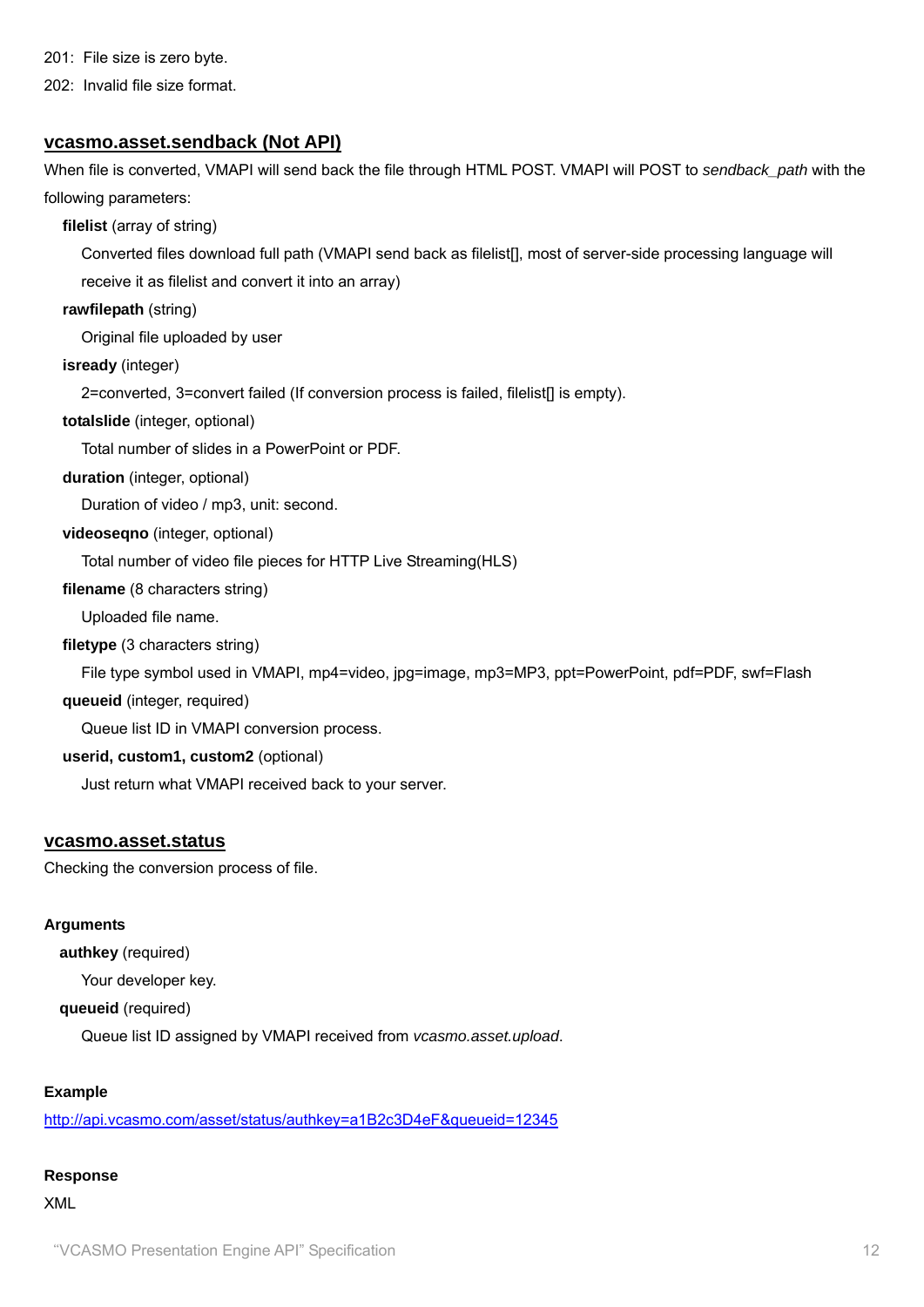```
<?xml version="1.0" encoding="utf-8" ?> 
<rsp stat="ok"> 
     <status isready="2" />
```
</rsp>

#### **isready**

0=not convert, 1=converting, 2=no such record / conversion is finished (When file is converted successfully or failed, VMAPI will clear the record after vcasmo.asset.sendback)

#### **Error codes**

100: Invalid developer key.

105: Service currently unavailable.

# **vcasmo.asset.cancelconvert**

Conversion queue of a file can be cancelled only when the process is not started. That is *vcasmo.asset.status* return *isready=0*.

#### **Arguments**

**authkey** (required)

Your developer key.

#### **queueid** (required)

Queue list ID assigned by VMAPI received from *vcasmo.asset.upload*.

# **Example**

http://api.vcasmo.com/asset/cancelconvert/authkey=a1B2c3D4eF&queueid=12345

#### **Response**

```
XML
```

```
<?xml version="1.0" encoding="utf-8" ?> 
<rsp stat="ok"> 
     <status cancel="0" /> 
\langlersp>
```
#### **cancel**

0=Conversion queue of a file is cancelled, 1=file is converting, cannot cancel, 2=no such record / conversion is finished (When file is converted successfully or failed, VMAPI will clear the record after vcasmo.asset.sendback).

# **Error codes**

100: Invalid developer key.

105: Service currently unavailable.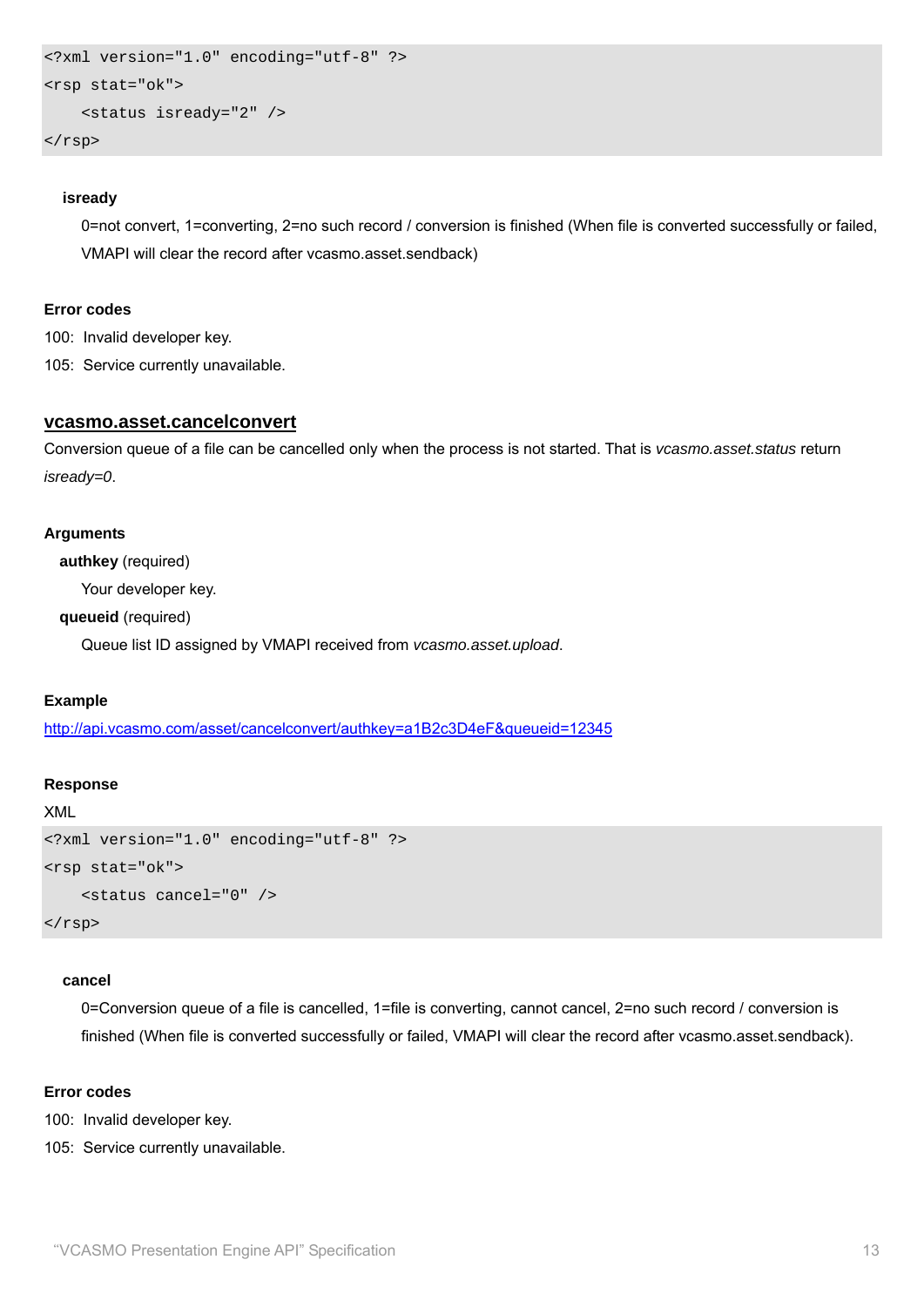# **File Naming Rule and Thumbnail Used in VMAPI**

All uploaded file, VMAPI will rename with 8 random characters.

# **Video**

Converted file: filename.mp4

Thumbnail: filename\_l.jpg (640x480), filename\_m.jpg (411x308), filename\_k.jpg (240x180), filename\_s.jpg (80x60)

# **MP3**

No need convert: filename.mp3

# **Flash**

No need convert: filename.swf

# **Image**

Resized file: filename\_l.ext (640x480), filename\_m.ext (411x308), filename\_k.ext (240x180), filename\_s.ext (80x60) (ext=jpg / jpeg / gif / png, portrait image will resize to keep within the height limit)

# **PowerPoint / PDF**

Converted file: filename\_x\_l.jpg (640x480), filename\_x\_m.jpg (411x308), filename\_x\_k.jpg (240x180), filename\_x\_s.jpg (80x60) (x=slideno, start from 1)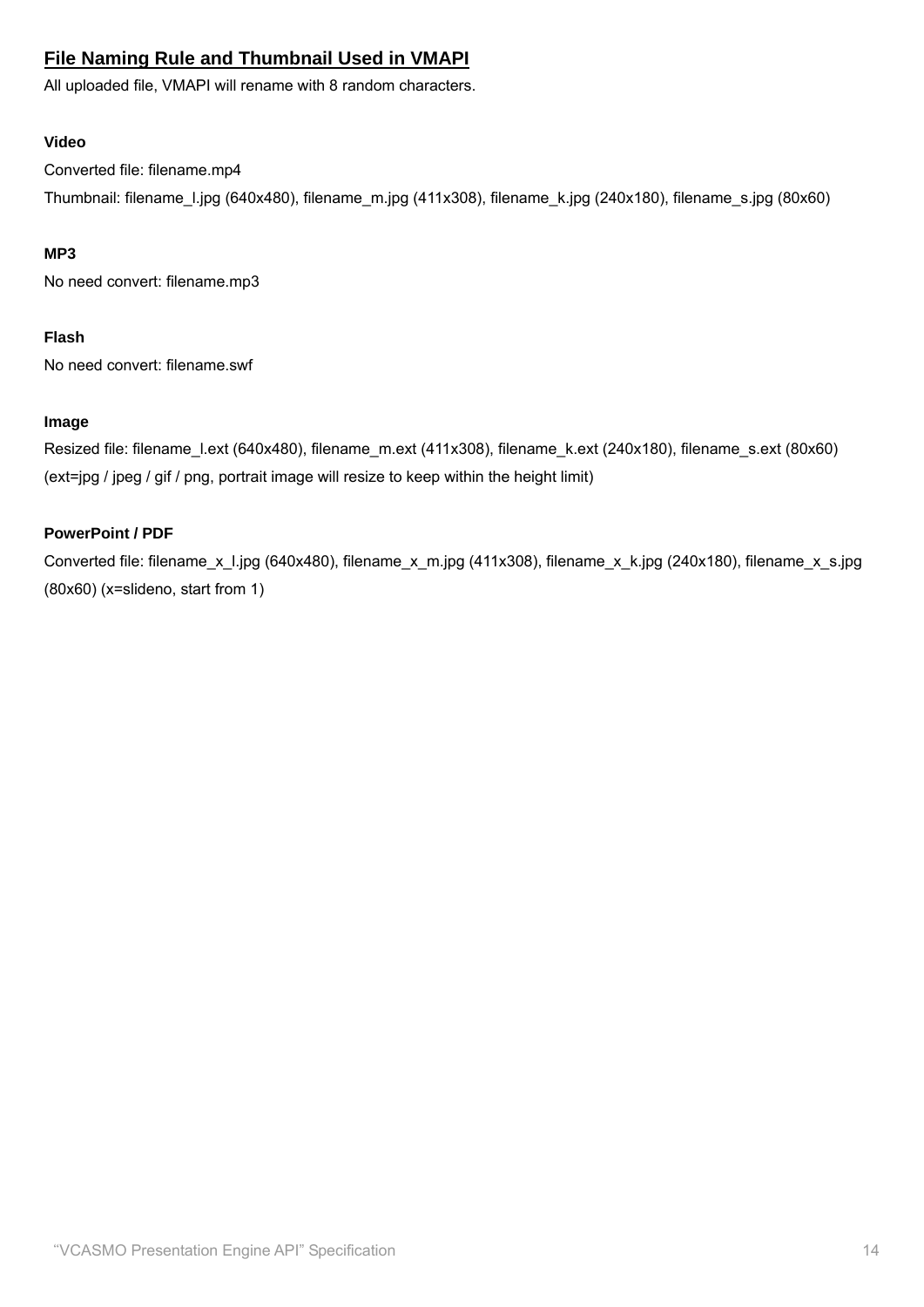# **API for Pass Chosen Asset to Editor**

Sequence editor (editor\_api.swf, aka editor) is an easy to use editor for arrange slide sequence with the video to create presentation in VCAMSO. Apart from arrange slide sequence, it can also allow user to add clickable link on the slide. So we encourage developers to include the editor directly in your own application without re-invent the wheel.



# To include the editor directly to your application, using the following HTML code:

```
<div class="vm_embed_editor_div" style="width:100%;height:100%;overflow:hidden;"><iframe 
class="vm_embed_editor_iframe" src="//api.vcasmo.com/embed_api_editor.htm? 
domainkey={arguments}&assetfile_path={arguments}& 
sendback_path={arguments}&return_success_path={arguments}" allowtransparency="true" 
width="100%" height="100%" seamless="seamless" scrolling="no" frameborder="0" 
marginwidth="0" marginheight="0" allowfullscreen mozallowfullscreen webkitallowfullscreen 
oallowfullscreen msallowfullscreen></iframe></div>
```
You should prepare the own user interface for users to choose asset. Each presentation only allow one video or mp3 file with unlimited image / PowerPoint / PDF files. You should check the chosen asset meet this requirement before passing to the editor. So, the most challenge part is how to pass the chosen asset path into the editor.

# **Pass through XML file (require server-side program)**

This is the same workflow currently used in VCASMO.com. Suppose asset data is stored in database, you can pass the chosen assetid as comma string and the query file path to editor.

# **Arguments to Editor in HTML**

**domainkey** (required)

Your domain key.

# **assetfile\_path** (required)

Server-side program for editor to query the asset file path to the program (please provides in full path).

# **sendback\_path** (required)

When user click save, the editor send the data to VMAPI. If the presentation is successfully created, editor will send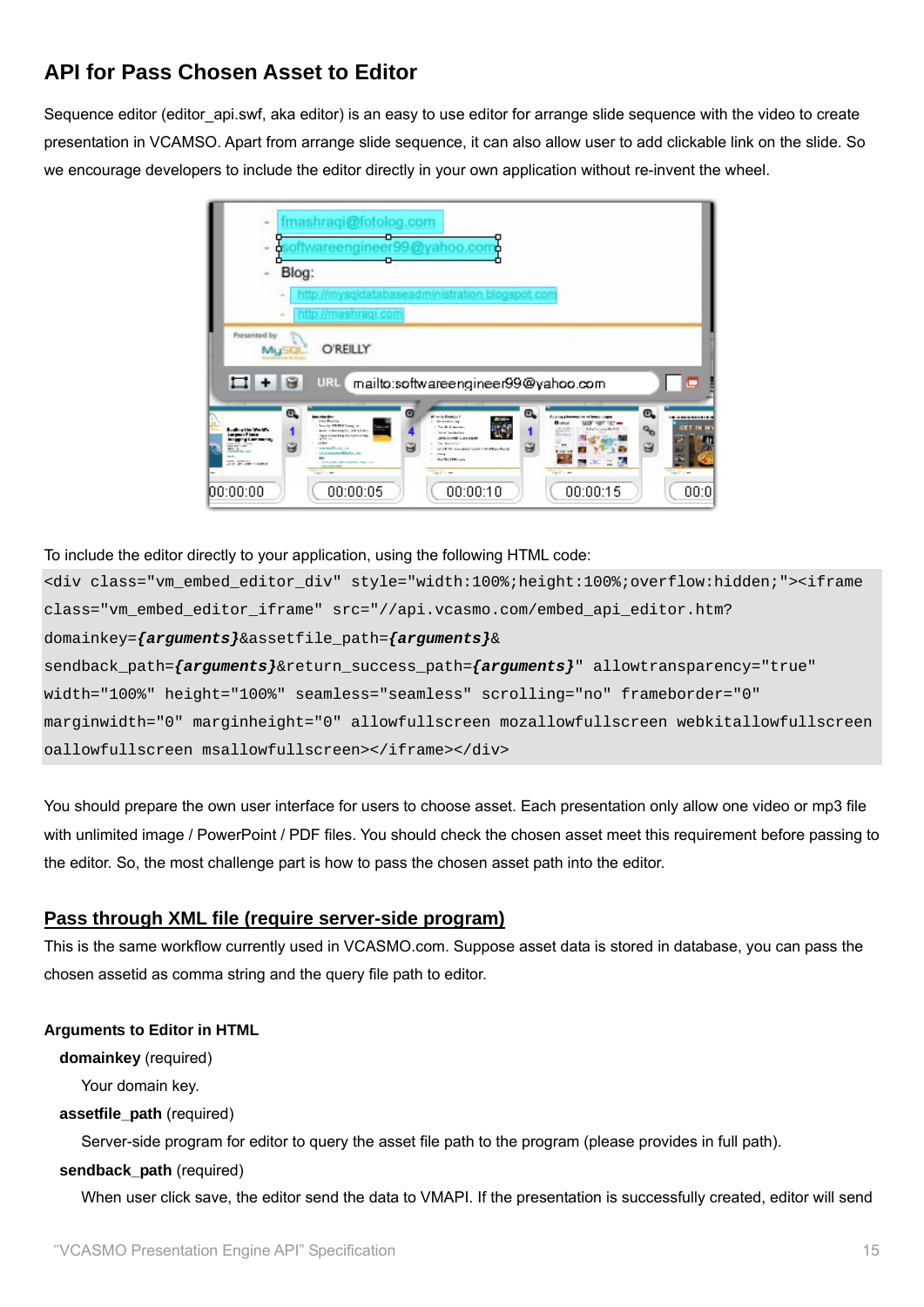to this path through HTML POST includes: ts, userid, custom1, custom2, too. VMAPI uses domainkey to combine with sendback path as full path in VMAPI server, so please provides partial path here.

#### **return\_success\_path** (required)

When user click save, the editor send the data to VMAPI. If the presentation is successfully created, editor will redirect the current page to a success page (please provides in full path) with response argument in URL query string includes: ts, userid, custom1, custom2.

#### **return\_error\_path** (optional)

If any error happen on saving, it will redirect to an error page (please provides in full path) with response argument in URL query string includes: userid, custom1, custom2, *msg*.

msg: extra error information from editor

| I msg=saveFail | VMAPI license expired, cannot save.          |
|----------------|----------------------------------------------|
|                | msg=assetfile path   Cannot load asset file. |

#### **img\_size\_suffix** (optional)

If your image file naming is not follow VMAPI rule, you can set *img\_size\_suffix="."*, editor will load the image as *filename+img\_size\_suffix+fileext*. For filetype=ppt/pdf, even you use own naming rule, editor still load each slide based on: *filename+\_x+img\_size\_suffix+fileext*, (x=slideno, start from 1). So if your slide sequence naming rule is different, you can pass as separate images (filetype=jpg).

# **userid, custom1, custom2** (optional)

Just return what VMAPI received back to your server.

#### **Example**

These arguments have to put it as URL-encoded variables in HTML code passing into editor.

<div class="vm\_embed\_editor\_div" style="width:100%;height:100%;overflow:hidden;"><iframe class="vm\_embed\_editor\_iframe" src="//api.vcasmo.com/embed\_api\_editor.htm? domainkey=g5H6i7J8k&assetfile\_path=http://www.yourdomain.com/getAsset.php?sessid=123& sendback path=saveSeqData.php&return success path=step2.php" allowtransparency="true" width="100%" height="100%" seamless="seamless" scrolling="no" frameborder="0" marginwidth="0" marginheight="0" allowfullscreen mozallowfullscreen webkitallowfullscreen oallowfullscreen msallowfullscreen></iframe></div>

# **Query Asset File Path Program Response**

You should prepare the server-side program accept the arguments send form editor and return the result in XML as the following format:

#### XML

```
<?xml version="1.0" encoding="utf-8" ?> 
<assets> 
     <asset filename="P0nDKB79" filetype="jpg" 
     folder="http://demo.kcly.com/vcasmo_offline/2" fileext="jpg" /> 
     <asset filename="Ut5x80W9" totalslide="8" filetype="ppt" 
     folder="http://demo.kcly.com/vcasmo_offline/2" fileext="ppt" /> 
     <asset filename="O6wgInHO" duration="2009" filetype="mp4"
```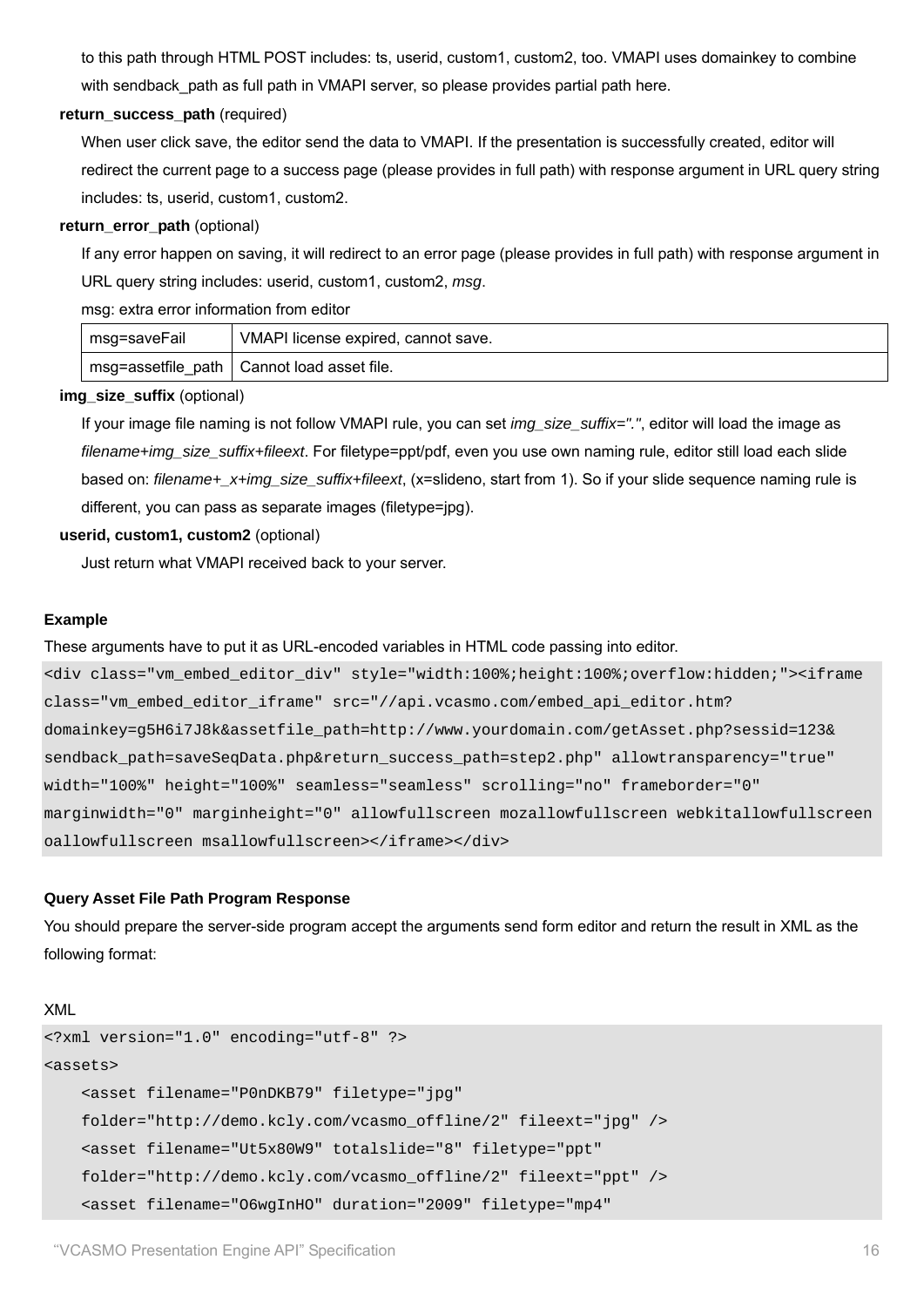```
 folder="http://awsvideo.vcasmo.com/92/20120323091811" fileext="mp4" />
```
</assets>

#### **filename** (required)

First 8 characters, based on naming rules to load thumbnail.

#### **folder** (required)

Full path of this asset file located, start with http / https (no need last forward slash).

#### **fileext** (required)

File extension, without "."

# **filetype** (required)

File type symbol used in VMAPI, mp4=video, jpg=image, mp3=MP3, ppt=PowerPoint, pdf=PDF, swf=Flash. **totalslide** (required for PowerPoint / PDF)

Total number of slides in a PowerPoint or PDF.

# **duration** (required for video / MP3)

Duration of video / mp3, unit: integer second. (if you cannot get duration of mp3, you can pass *duration="0"*)

**streamserver, streamfolder** (optional for video / MP3)

 For editor and presentation (HTML5 version), it will play video / MP3 through progressive download. For presentation (Flash version), it support Flash Media Server streaming, so you can provide these two extra arguments if you want to use streaming. eg: Amazon CloudFront: *streamserver="rtmp://abc123.cloudfront.net/cfx/st"*,

*streamfolder="subfolder1/subfolder2"*. Note: progressive download and streaming, the filename must be same.

Editor will based on result to load asset file: *folder + filename + "." + fileext*

# **Developer's Tip**

You can create an interface for user to choose the asset, the asset list is directly list out what files there under the user asset folder in the server. When user chose asset and go to next step,  $\bullet$  you can pass all the chosen file path to server and store in session and <sup>*Q*</sup> redirect to next page, the editor <sup>*Q*</sup> query your server-side program defined in *assetfile\_path*, this program will  $\bullet$  return the data in session as XML.



We recommend provide image / video size and follow the naming rule stated in File Naming Rule and Thumbnail Used in VMAPI. However, you can also provide your own image / video size and naming rule. For maximum image size supported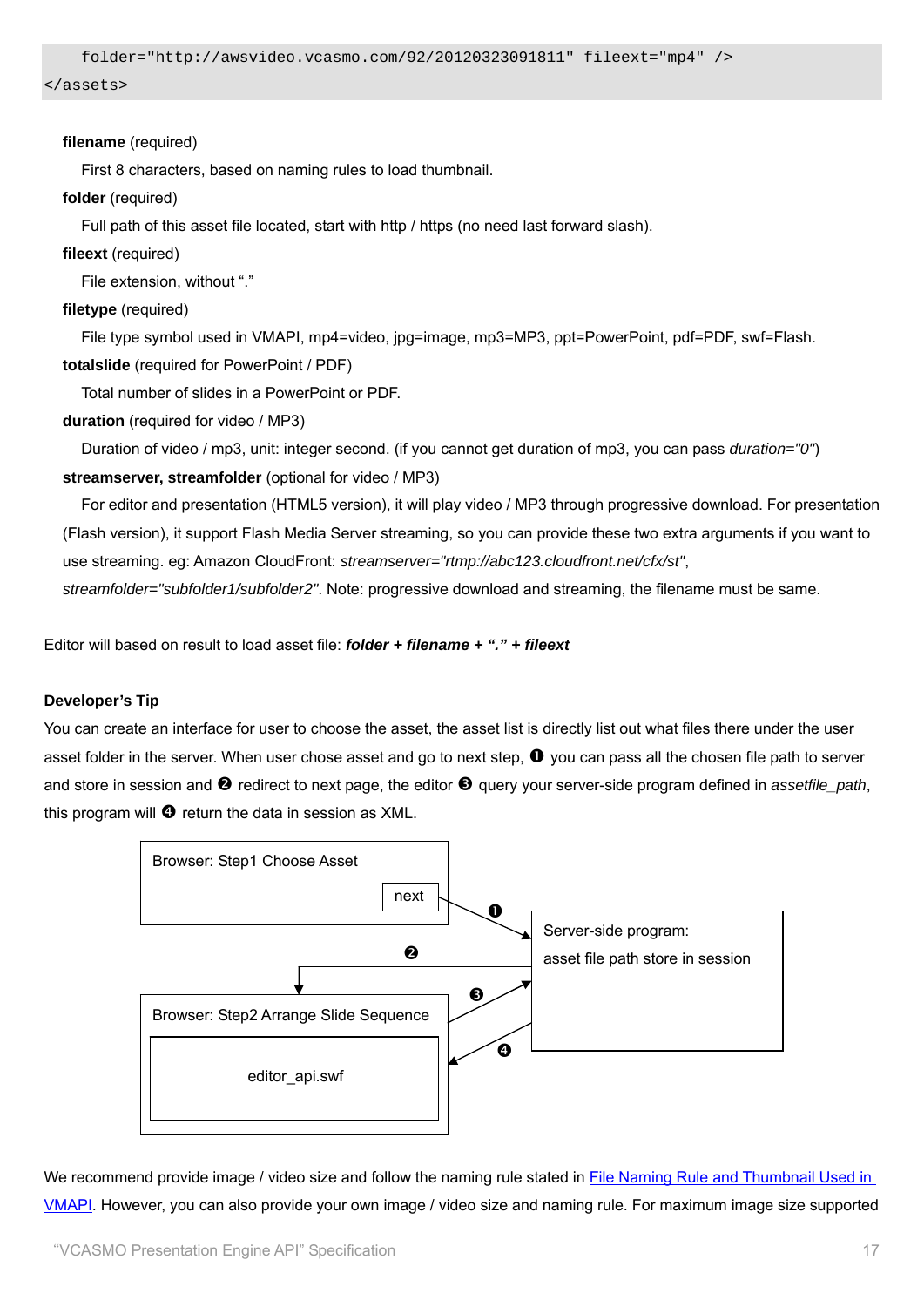by VMAPI, it is 1400 pixel (width) x 1050 pixel(height). No limit on video size, but you have to consider the payback capability in different mobile devices and user's bandwidth condition, so we recommend 640 x 480 or 720p video.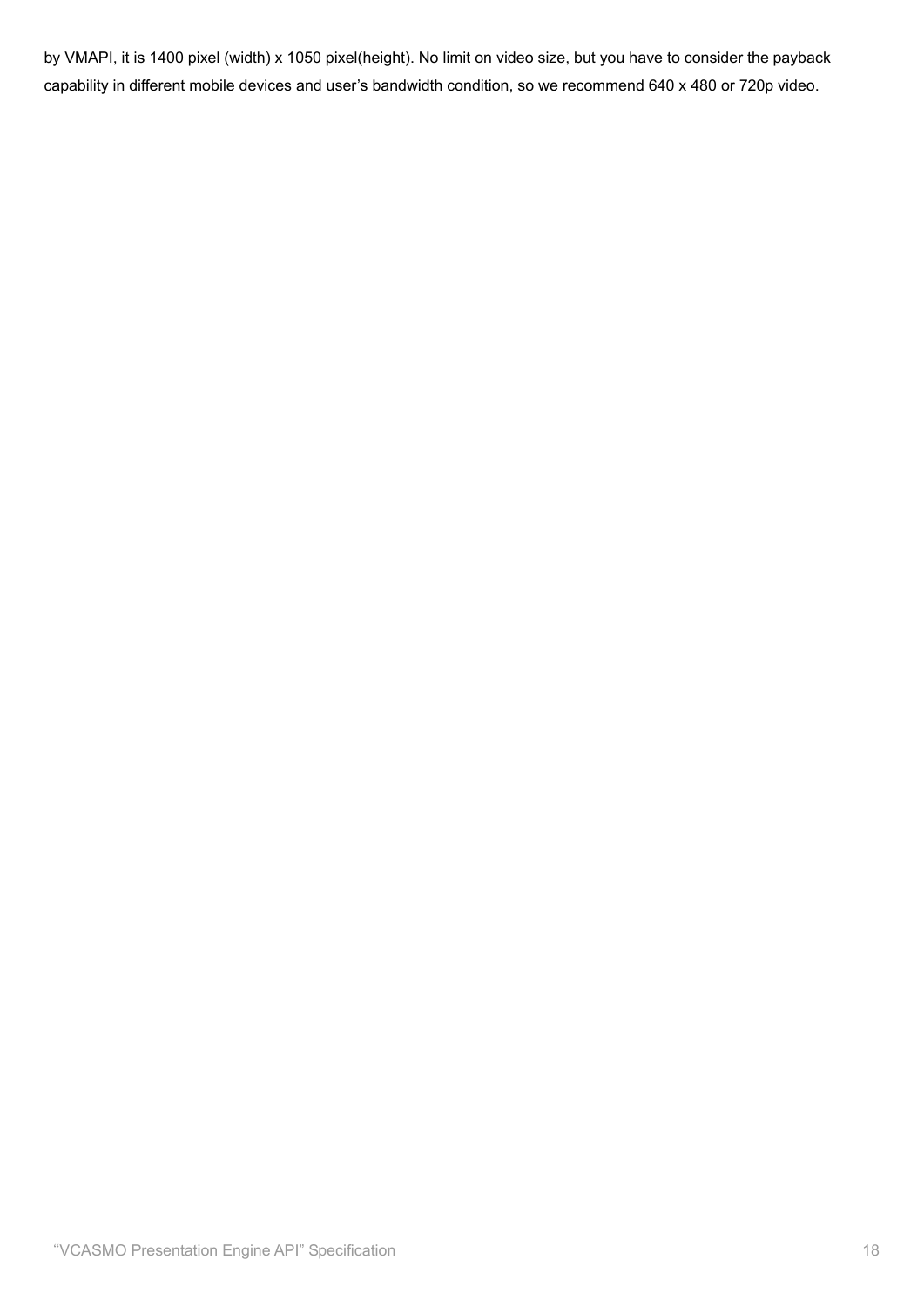# **API for Create New Presentation**

When user finish the creation in editor and click save. Editor will send the slide sequence to VMAPI server. VMAPI send back the sequence data file to your server through HTML POST.

# **vcasmo.presentation.sendback (Not API)**

VMAPI will POST to *sendback\_path* with the following parameters:

**swfdata** (required)

Sequence data SWF file, for Flash version presentation playback.

**xmldata** (required)

Sequence data XML file, for HTML5 version presentation playback.

**ts** (required)

timestamp integer.

#### **subtitle\_langid, subtitle\_langvalue** (optional)

If presentation created with subtitle, these parameters will be included, e.g. if subtitle is Japanese, *subtitle\_langid=2*, *subtitle\_langvalue=*日本語. If subtitle language is not in the list of subtitle editor, user can input a custom language value, so *subtitle\_langid=*, subtitle\_langvalue=custom+lang:+Klingon (VMAPI supported languages can get from vcasmo.presentation.language)

#### **userid, presentationid, subtitleid, custom1, custom2** (optional)

Just return what VMAPI received back to your server.

# **API for Edit Presentation / Insert Extra Asset to Presentation**

The workflow is similar to create presentation. If user want to insert extra asset to presentation, you have to use the solution stated in API for Pass Chosen Asset to Editor to tell the editor where is extra asset file path, with the existing sequence data file location. If user want to edit presentation only, just tell the editor where the existing sequence data file located, asset related part can be omitted.

# **Insert Extra Asset to Presentation Using Sequence Editor**

**Arguments to Editor in HTML** 

**domainkey** (required) sendback path (required) **return\_success\_path** (required) **userid, presentationid, custom1, custom2** (optional)

#### **assetfile\_path** (optional)

If no assetfile\_path provide, it means edit presentation, otherwise, means insert extra asset to presentation. **img\_size\_suffix** (optional)

If your image file naming is not follow VMAPI rule, when you want to insert extra asset, extra asset file naming is not follow VMAPI rule, too. Editor cannot support mixed naming rule(one use VMAPI rule, one use own rule), both must be the same rule.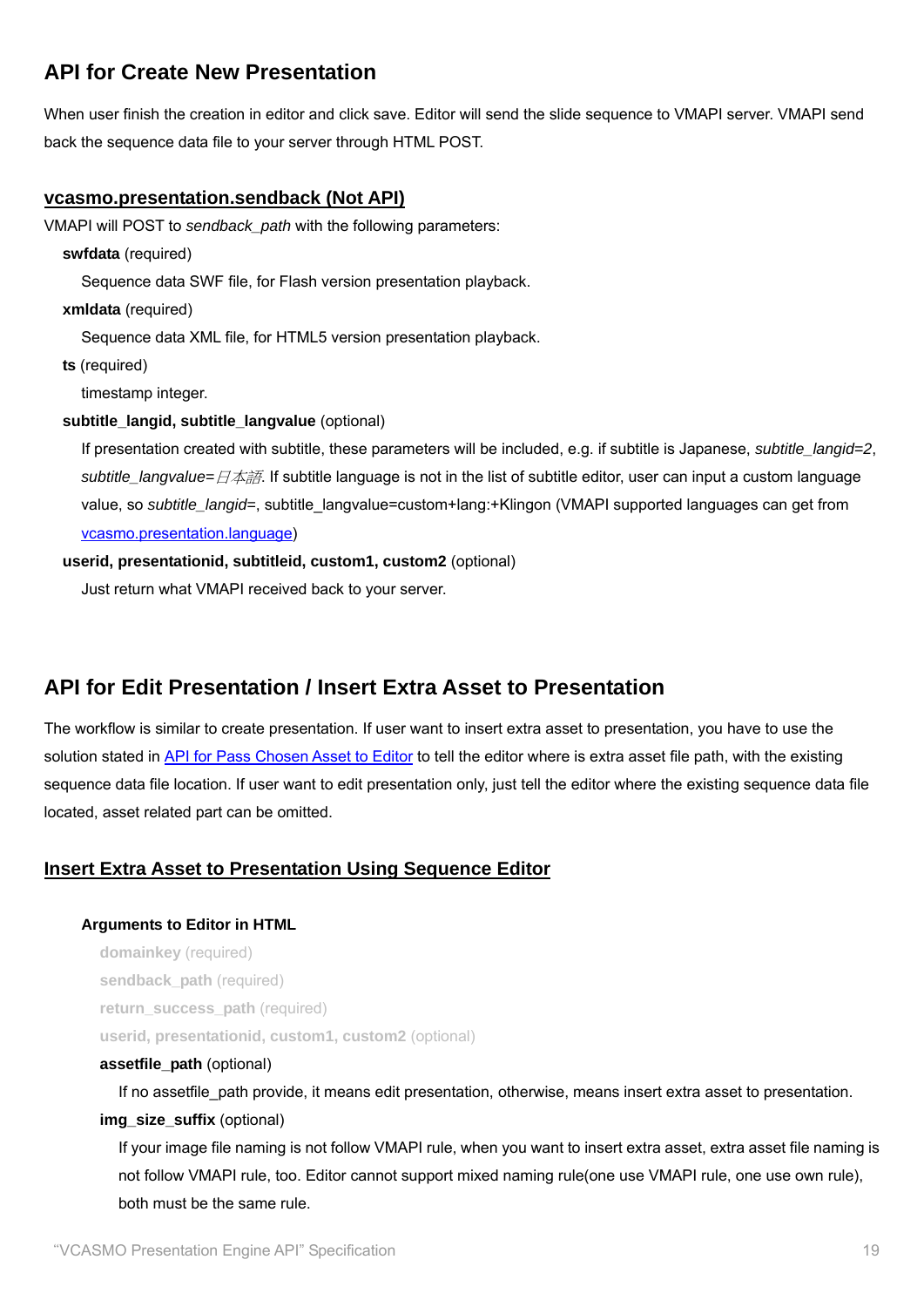#### **return\_error\_path** (optional)

If any error happen on saving, it will redirect to an error page (please provides in full path) with response argument in URL query string includes: userid, presentationid, custom1, custom2, *msg*.

|  |  |  | msg: extra error information from editor |  |  |
|--|--|--|------------------------------------------|--|--|
|--|--|--|------------------------------------------|--|--|

| msg=saveFail | VMAPI license expired, cannot save.                    |  |
|--------------|--------------------------------------------------------|--|
|              | msg=assetfile_path   Cannot load asset file.           |  |
|              | msg=segdata path   Cannot load sequence data SWF file. |  |

#### **return\_success\_path** (optional)

When user click "See It Now", the editor send the data to VMAPI. If the presentation is successfully created, editor will redirect the current page to a success page (please provides in full path) with response argument in URL query string includes: ts, userid, presentationid, custom1, custom2. (If this parameter is omitted, editor will keep on the current screen after user click "Save", and "See It Now" button will be hidden)

#### **seqdata\_path** (required)

The full path of sequence data SWF file for the presentation.

#### **Example**

These arguments have to put it as URL-encoded variables in HTML code passing into editor.

<div class="vm\_embed\_editor\_div" style="width:100%;height:100%;overflow:hidden;"><iframe class="vm\_embed\_editor\_iframe" src="//api.vcasmo.com/embed\_api\_editor.htm? domainkey=g5H6i7J8k&assetfile\_path=http://www.yourdomain.com/getAsset.php?sessid=123&seqd ata\_path=http://www.yourdomain.com/user/asset/123.swf& sendback\_path=saveSeqData.php&return\_success\_path=step2.php" allowtransparency="true" width="100%" height="100%" seamless="seamless" scrolling="no" frameborder="0" marginwidth="0" marginheight="0" allowfullscreen mozallowfullscreen webkitallowfullscreen oallowfullscreen msallowfullscreen></iframe></div>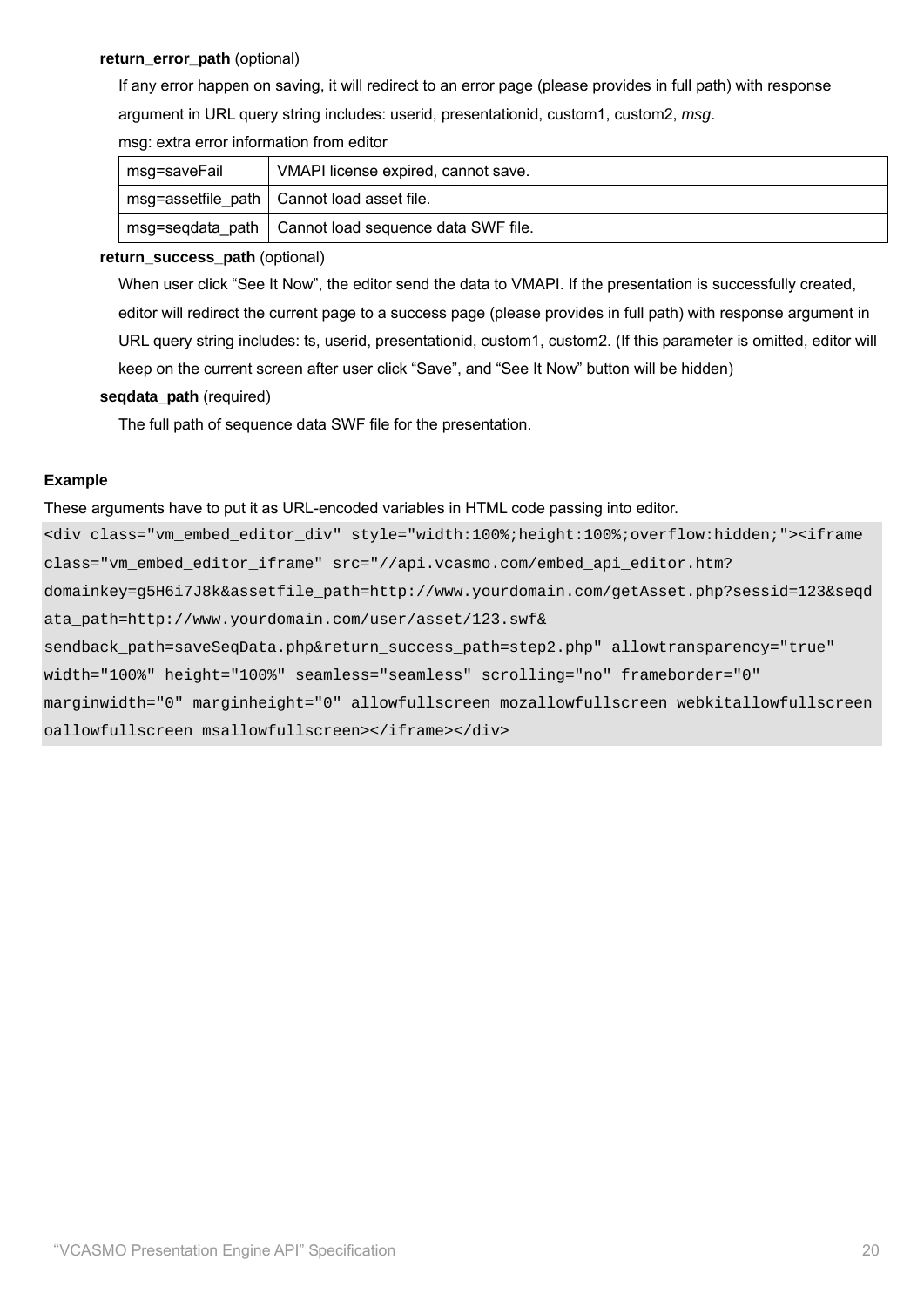# **API for Subtitle**

When a subtitle is added to a presentation, the subtitle data is stored into sequence data file, too. Therefore, suppose a presentation with three translation versions. It has 8 sequence data files (normal no subtitle version and three translated versions). Developers have to design a good architecture to organize these different files, in order to avoid overwrite each other. Subtitle editor (subtitle\_api.swf) is an easy to use editor for adding subtitle to the presentation in VCAMSO. So we encourage developers to include the subtitle editor directly in your own application without re-invent the wheel.

To include the editor directly to your application, using the following HTML code:



<div class="vm\_embed\_editor\_div" style="width:100%;height:100%;overflow:hidden;"><iframe class="vm\_embed\_editor\_iframe" src="//api.vcasmo.com/embed\_api\_subtile.htm? domainkey=*{arguments}*&assetfile\_path=*{arguments}*& sendback\_path=*{arguments}*&return\_success\_path=*{arguments}*" allowtransparency="true" width="100%" height="100%" seamless="seamless" scrolling="no" frameborder="0" marginwidth="0" marginheight="0" allowfullscreen mozallowfullscreen webkitallowfullscreen oallowfullscreen msallowfullscreen></iframe></div>

# **Arguments to Subtitle Editor in HTML**

# **domainkey** (required)

Your domain key.

# **seqdata\_path** (required)

The full path of sequence data file for the presentation. For editing subtitle, use the sequence data file with subtitle inside. For add subtitle, use the original sequence data file.

#### **import\_path** (optional)

It is the path to another sequence data file with the subtitle applied on the same presentation. Import other's created subtitle timeline cue point. Then the user do not have to re-do again, he can just do the translation.

# **srt\_path** (optional)

\*.SRT / SSA file. Directly import the text and timeline cue point into the subtitle editor. For non-English subtitle file,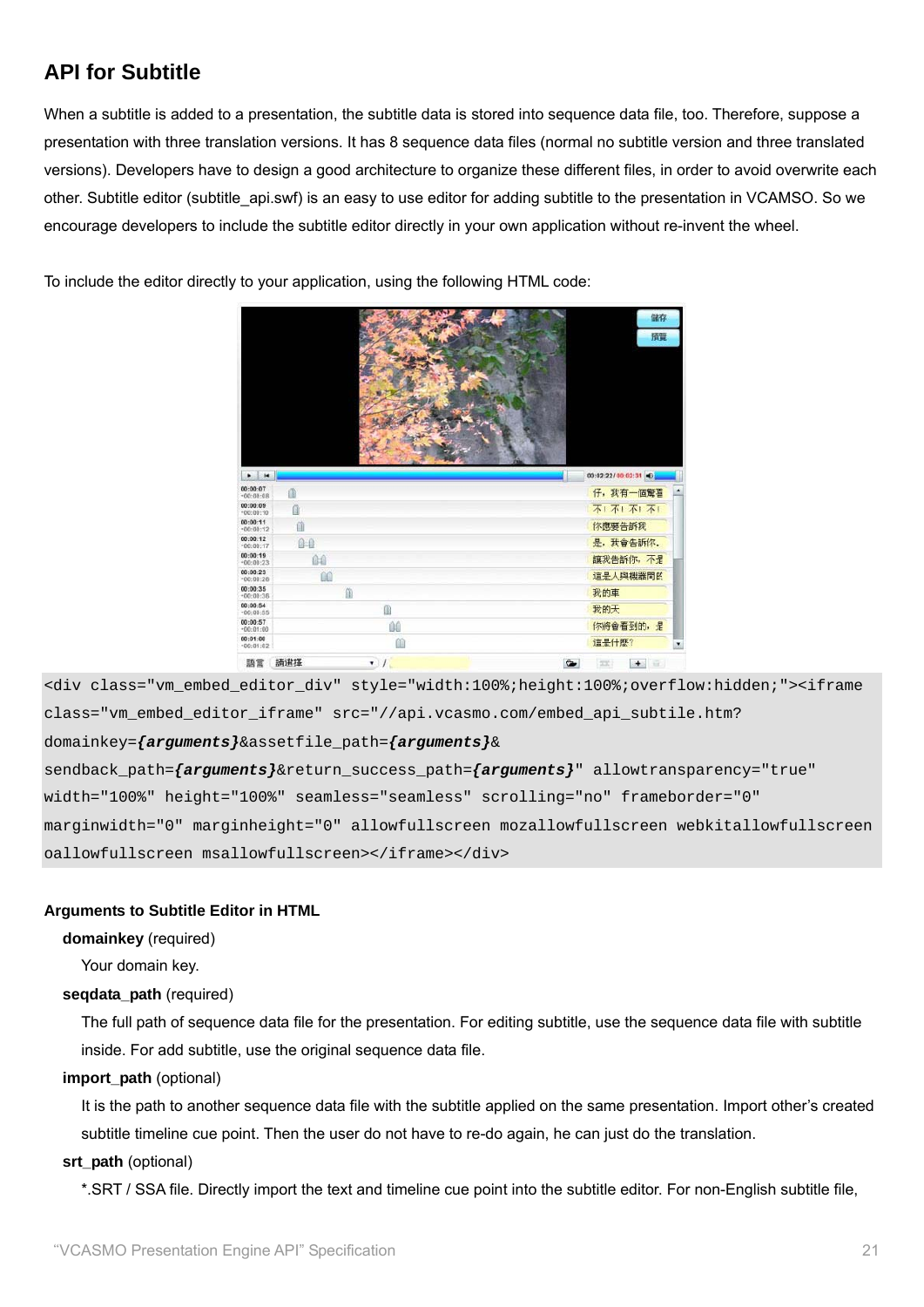please use UTF-8 encoding. If both *import\_path* and *srt\_path* are specified, *import\_path* will be ignored.

#### **sendback\_path** (required)

Sequence data SWF file will send back together with parameters.

#### **return\_success\_path** (optional)

When user click save, the subtitle editor send the data to VMAPI. If the subtitle is successfully created, subtitle editor will redirect the current page to a success page with response argument in URL query string includes: ts, userid, presentationid, subtitleid, custom1, custom2. (If this parameter is omitted, editor will keep on the current screen after user click "Save")

#### return error path (optional)

If any error happen on saving, it will redirect to an error page with response argument in URL query string includes: userid, presentationid, subtitleid, custom1, custom2.

#### **auto\_save** (optional)

Set *auto\_save=1*, subtitle editor will call VMAPI immediately when loaded, it is useful when you want to do off screen (hidden iframe) auto subtitled presentation creation with \*.SRT / SSA file, or update all the subtitled presentations after basic presentation was updated. Auto save works only when *sendback\_path* is provided, and there are subtitles existed in the presentation.

#### **userid, presentationid, subtitleid, custom1, custom2** (optional)

Just return what VMAPI received back to your server.

#### **Example**

These arguments have to put it as URL-encoded variables in HTML code passing into editor.

<div class="vm\_embed\_ subtitle \_div" style="width:100%;height:100%;overflow:hidden;"><iframe class="vm\_embed\_subtitle\_iframe" src="//api.vcasmo.com/embed\_api\_subtitle.htm? domainkey=g5H6i7J8k&seqdata\_path=http://www.yourdomain.com/user/asset/123.swf& sendback\_path=saveSeqData.php&return\_success\_path=step2.php" allowtransparency="true" width="100%" height="100%" seamless="seamless" scrolling="no" frameborder="0" marginwidth="0" marginheight="0" allowfullscreen mozallowfullscreen webkitallowfullscreen oallowfullscreen msallowfullscreen></iframe></div>

#### **Developer's Tip**

When original presentation has any changes (e.g. slide sequence timing), those subtitled presentations are remain unchanged. You can set *seqdata\_path=new original presentation SWF file* and *import\_path=subtitled presentation SWF file* for user to update the changes on subtitled presentation.

# **vcasmo.presentation.language**

Get the VMAPI supported subtitle language list.

#### **Arguments**

**format** (optional) 1=XML, 2=Comma string, default: 1.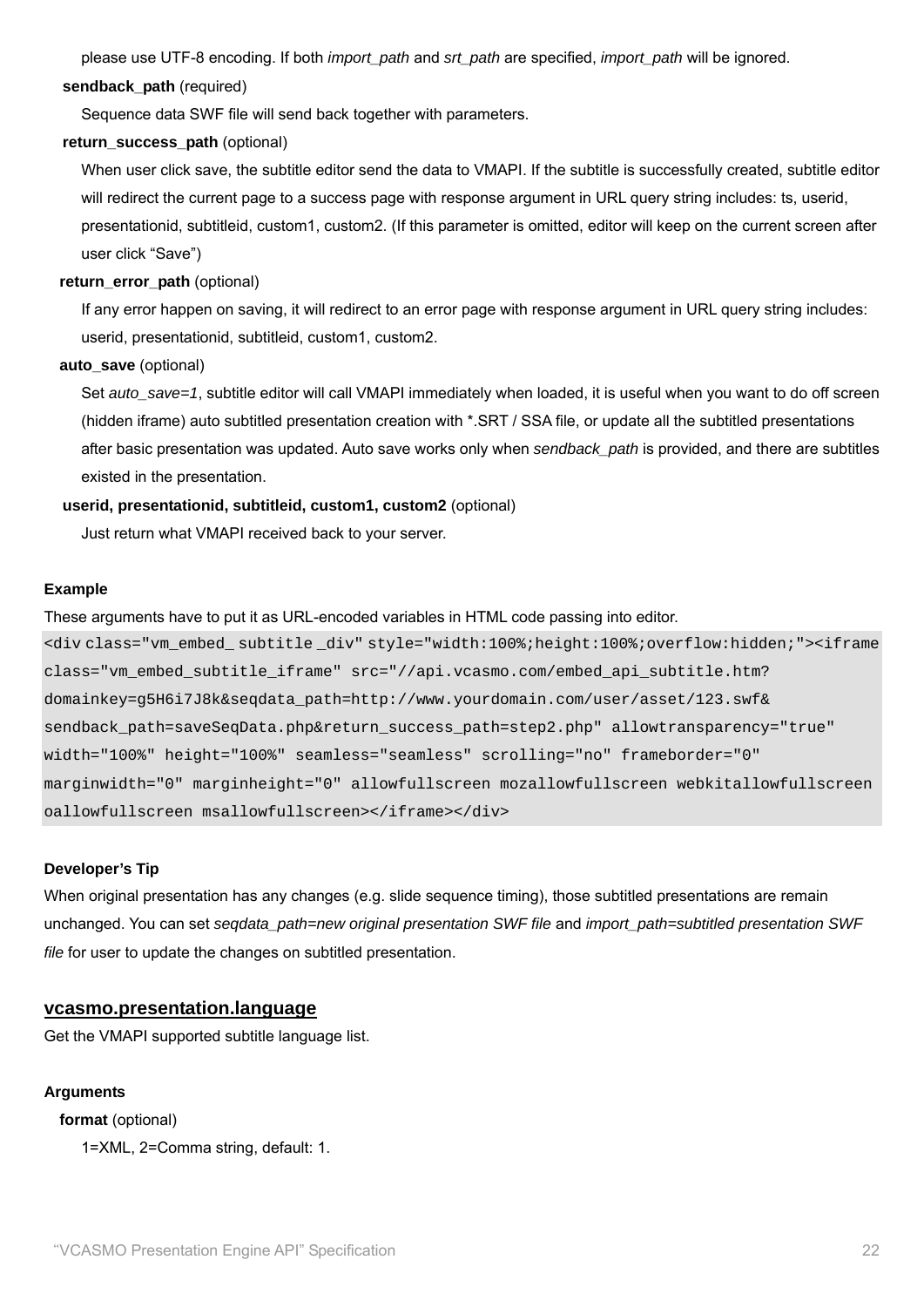# **Example**

http://api.vcasmo.com/presentation/language?format=1

#### **Response**

```
XML
```

```
<?xml version="1.0" encoding="utf-8" ?> 
<rsp stat="ok"> 
     <subtitles total="3"> 
         <subtitle id="1"> 
                  <lang><![CDATA[English]]></lang> 
                  <lang_en><![CDATA[English]]></lang_en> 
         </subtitle> 
         <subtitle id="2"> 
                  <lang><![CDATA[日本語]]></lang> 
                  <lang_en><![CDATA[Japanese]]></lang_en> 
         </subtitle> 
         <subtitle id="3"> 
                  <lang><![CDATA[國語/中文(正體)]]></lang> 
                  <lang_en><![CDATA[Mandarin (Traditional Chinese)]]></lang_en> 
         </subtitle> 
     </subtitles> 
</rsp>
```
# Comma string (no space)

1,English,English,2,日本語,Japanese,3,國語/中文(正體),Mandarin (Traditional Chinese)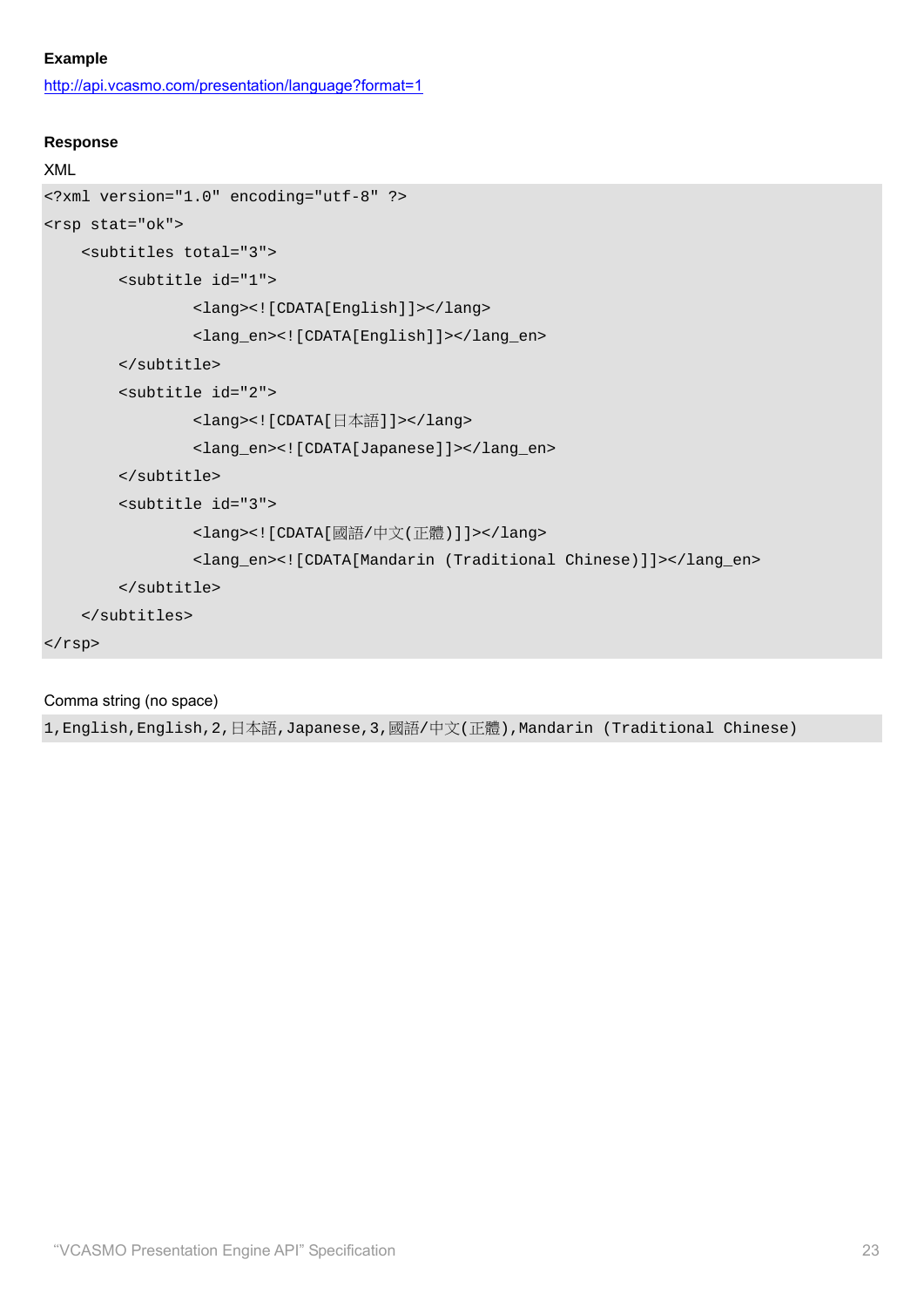# **Presentation Playback**

VCASMO presentation player (vcasmo.swf) is the core file for playback the presentation. You can host this file in your server. Therefore, if you stop use VMAPI, you can still keep all your existed presentation functioning, just cannot edit or create new one.

# **Arguments to Presentation Player through HTML**

#### **seqdata\_path** (required)

Full path to sequence data SWF file. If user is watched from iOS device, it will auto change to sequence data XML file.

#### **use\_xml\_data** (optional)

If you want Flash version and HTML5 version share the same XML (i.e. dump sequence data SWF file, your server does not need to store that file if you do not need to edit presentation again, add/edit subtitle), set *use\_xml\_data=1* and segdata path=full path of sequence data XML file. (Note: reason to use sequence data SWF file for Flash version, because SWF version file size is smaller and lower overhead when loading and parsing in Flash version)

For extra argument related to customize the player look and feel or skinning, please refer to "VCASMO Presentation Player Skinning Guide".

#### **Example**

These arguments have to put it as URL-encoded variables in HTML code passing into editor.

```
<div class="vm_embed_div" style="width:100%;height:100%;overflow:hidden;"><iframe 
class="vm_embed_iframe" src="//api.vcasmo.com/embed_api_player.htm?seqdata_path= 
http://www.yourdomain.com/user/asset/123.swf" allowtransparency="true" width="100%" 
height="100%" seamless="seamless" scrolling="no" frameborder="0" marginwidth="0" 
marginheight="0" allowfullscreen mozallowfullscreen webkitallowfullscreen oallowfullscreen 
msallowfullscreen></iframe></div>
```
#### **Extra Arguments support in Presentation Player**

#### **canprint** (optional)

default: slides can be printed, set *canprint=0* to disable it.

#### **traneffect** (optional)

default: there is fade in/out effect when slide changes from one to another, set *traneffect=none* to disable it.

#### **videoonright** (optional)

default: video position on left and slide position on right, set *videoonright=1* to swap video and slide position.

For other arguments support in presentation player, please refer to Customization Guide in VCASMO Labs website

# **Developer's Tip**

We recommend host VCASMO presentation player in your server. You can download necessary files from VMAPI Admin Panel (https://api.vcasmo.com/my\_login.php).